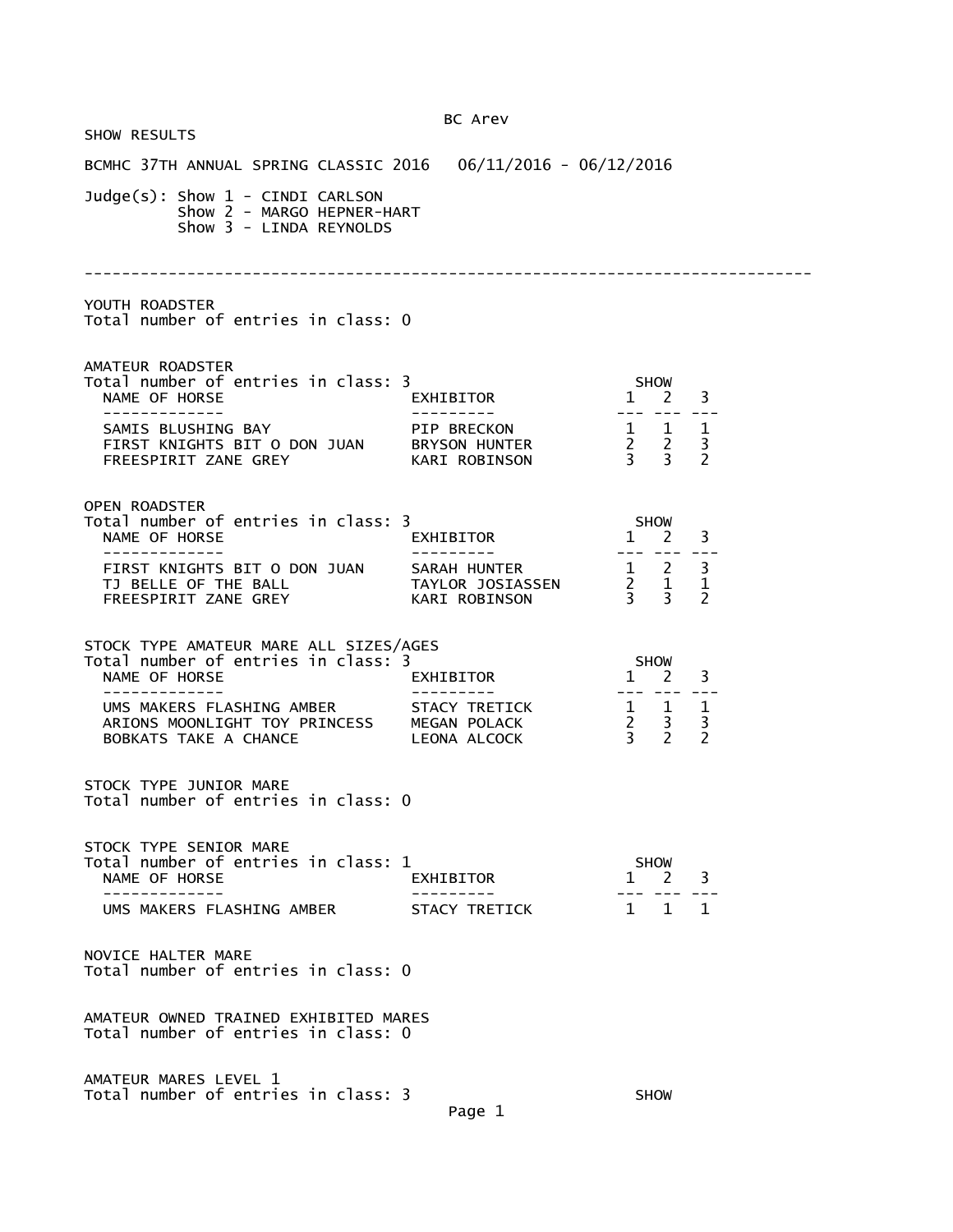| NAME OF HORSE                                                                                                                                                                                   | BC Arev<br>EXHIBITOR                                                                        |                                  | $1 \quad 2$                                                                    | 3                                                    |
|-------------------------------------------------------------------------------------------------------------------------------------------------------------------------------------------------|---------------------------------------------------------------------------------------------|----------------------------------|--------------------------------------------------------------------------------|------------------------------------------------------|
| ------------<br>LOMBARDS CANADIAN ALACADEBRA<br>TJ BELLE OF THE BALL<br>LOMBARDS ZAMANTHA                                                                                                       | JOAN CUNNINGHAM<br>ALYSSA KENNEDY<br>CATHERINE ROYLE                                        |                                  | $1 \quad 2 \quad 1$<br>$\begin{array}{cc} 2 & 1 \\ 3 & 3 \end{array}$          | $\overline{3}$<br>$\overline{2}$                     |
| AMATEUR MARES LEVEL 2<br>Total number of entries in class: 0                                                                                                                                    |                                                                                             |                                  |                                                                                |                                                      |
| SENIOR MARES 28" & UNDER<br>Total number of entries in class: 0                                                                                                                                 |                                                                                             |                                  |                                                                                |                                                      |
| SENIOR MARES OVER 28" TO 30"<br>Total number of entries in class: 1<br>NAME OF HORSE<br>VISTA VALLEYS WINGS OF GLORY                                                                            | EXHIBITOR<br>AMELIE BAKER                                                                   | $1 \quad$                        | <b>SHOW</b><br>$2^{\circ}$<br>1 1                                              | 3<br>1                                               |
| SENIOR MARES OVER 30" TO 32"<br>Total number of entries in class: 5<br>NAME OF HORSE<br>-----------                                                                                             | EXHIBITOR                                                                                   | $1 \quad 2$                      | <b>SHOW</b>                                                                    | 3                                                    |
| LOMBARDS CANADIAN ALACADEBRA<br>CENTURY FARMS SILVER BELLES<br>TJ MAKE MINE SUGAR COATED<br>TJ BELLE OF THE BALL<br>ML IMPRESSIVES BLAZEN GLORY                                                 | JOAN CUNNINGHAM<br>LENA MCMURTRY<br>TAYLOR JOSIASSEN<br>TAYLOR JOSIASSEN<br>WINONA BILLINGS | $\frac{1}{2}$                    | $1 \quad$<br>$\begin{array}{ccc} 2 & 3 \\ 3 & 4 \\ 4 & 2 \\ 5 & 5 \end{array}$ | 1<br>$\begin{array}{c} 2 \\ 3 \\ 4 \end{array}$<br>5 |
| SENIOR MARES OVER 32" TO 34"<br>Total number of entries in class: 1<br>NAME OF HORSE                                                                                                            | EXHIBITOR                                                                                   | SHOW<br>$1 \quad 2$              |                                                                                | 3                                                    |
| LOMBARDS SILENT LEE CANADIANNA PIP BRECKON                                                                                                                                                      |                                                                                             |                                  | 1 1                                                                            | 1                                                    |
| GRAND CHAMPION & RESERVE SENIOR MARE<br>NAME OF HORSE<br>-------------<br>LOMBARDS CANADIAN ALACADEBRA<br>LOMBARDS SILENT LEE CANADIANNA<br>CENTURY FARMS SILVER BELLES<br>TJ BELLE OF THE BALL |                                                                                             | G<br>R                           | SHOW<br>$1 \quad 2$<br>--- ---<br>G<br>R<br>R                                  | 3<br>G                                               |
| ADULT SHOWMANSHIP<br>Total number of entries in class: 2<br>NAME OF HORSE<br>J BAR H GAMBLING MAN<br>ML IMPRESSIVES BLAZEN GLORY                                                                | EXHIBITOR<br>JENNA NEDZELSKI<br>WINONA BILLINGS                                             | $\mathbf{1}$<br>$1 \quad$<br>2 2 | <b>SHOW</b><br>2<br>1                                                          | 3<br>1<br>$\overline{2}$                             |
| AMATEUR SHOWMANSHIP<br>Total number of entries in class: 0                                                                                                                                      |                                                                                             |                                  |                                                                                |                                                      |

YOUTH SHOWMANSHIP 7 & UNDER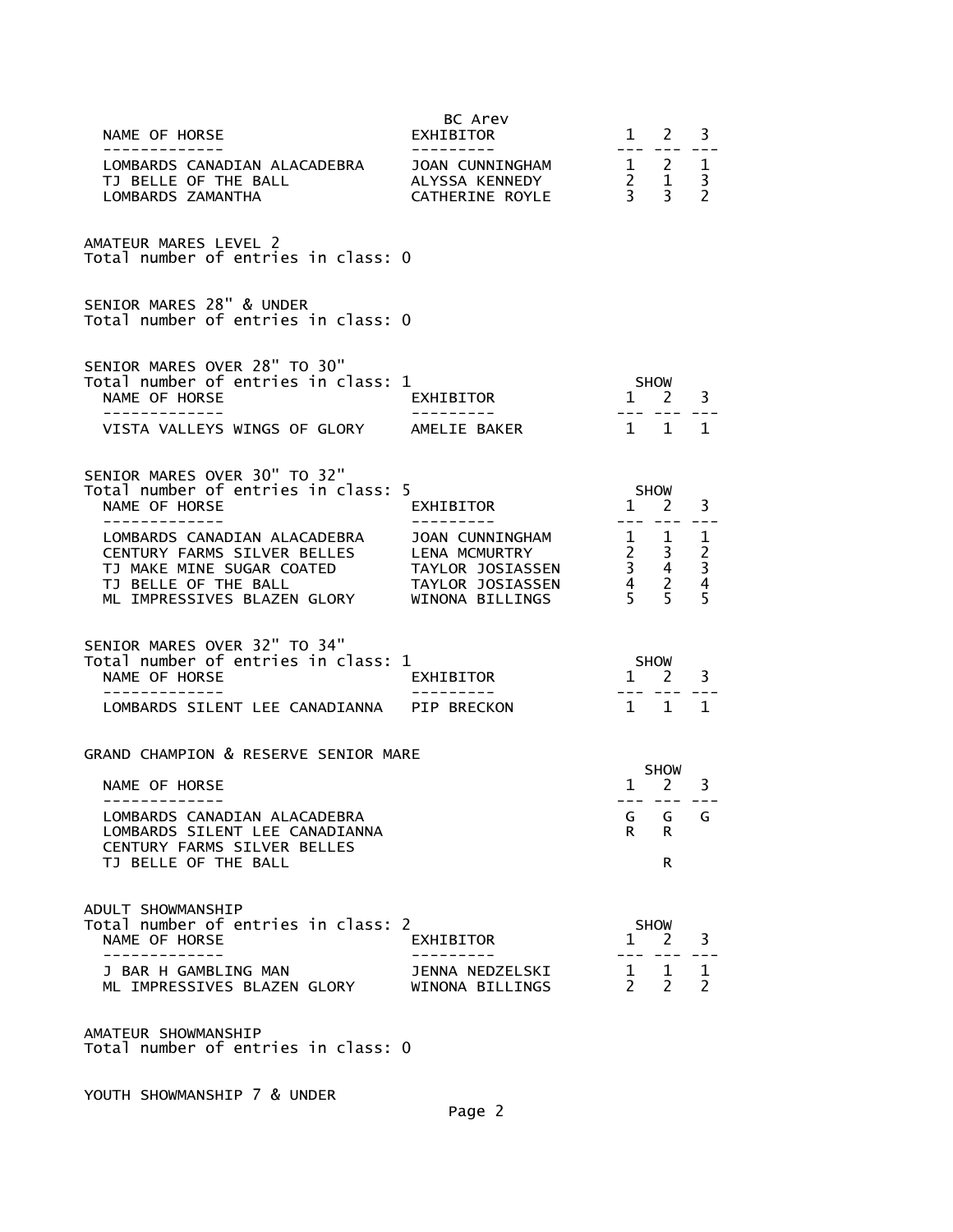|                                                                                                                                                                                                                 | BC Arev                                           |                                                                                                                                                                                                                                                                                                                                                                                                   |                                                                             |                                           |
|-----------------------------------------------------------------------------------------------------------------------------------------------------------------------------------------------------------------|---------------------------------------------------|---------------------------------------------------------------------------------------------------------------------------------------------------------------------------------------------------------------------------------------------------------------------------------------------------------------------------------------------------------------------------------------------------|-----------------------------------------------------------------------------|-------------------------------------------|
| Total number of entries in class: 2<br>NAME OF HORSE<br>-------------                                                                                                                                           | EXHIBITOR                                         | $---$                                                                                                                                                                                                                                                                                                                                                                                             | <b>SHOW</b><br>$1 \quad 2$<br>$- - -$                                       | 3                                         |
| MILLENNIUM GAMBLINS GENUINE<br><b>RISK</b>                                                                                                                                                                      | NATHAN WILSON                                     |                                                                                                                                                                                                                                                                                                                                                                                                   | $1 \quad 1$                                                                 | 1                                         |
| YOUTH SHOWMANSHIP 8 - 12<br>Total number of entries in class: 3<br>NAME OF HORSE<br>-------------                                                                                                               | EXHIBITOR                                         | SHOW<br>$\mathbf{1}$                                                                                                                                                                                                                                                                                                                                                                              | <sup>2</sup>                                                                | 3                                         |
| CENTURY FARMS QUAZAR<br>SUNNYVALES PS I LUV U BOBBY ELIZABETH SCHULZ<br>VISTA VALLEYS WINGS OF GLORY AMELIE BAKER                                                                                               | SARAH BALFOUR                                     |                                                                                                                                                                                                                                                                                                                                                                                                   | $\begin{array}{ccc} 1 & 1 \\ 2 & 2 \\ 3 & 3 \end{array}$                    | 1<br>3<br>$\overline{\phantom{0}}$        |
| YOUTH SHOWMANSHIP 13 - 18<br>Total number of entries in class: 6<br>NAME OF HORSE<br>--------------                                                                                                             | EXHIBITOR<br>.                                    | 1<br>$\frac{1}{2} \frac{1}{2} \frac{1}{2} \frac{1}{2} \frac{1}{2} \frac{1}{2} \frac{1}{2} \frac{1}{2} \frac{1}{2} \frac{1}{2} \frac{1}{2} \frac{1}{2} \frac{1}{2} \frac{1}{2} \frac{1}{2} \frac{1}{2} \frac{1}{2} \frac{1}{2} \frac{1}{2} \frac{1}{2} \frac{1}{2} \frac{1}{2} \frac{1}{2} \frac{1}{2} \frac{1}{2} \frac{1}{2} \frac{1}{2} \frac{1}{2} \frac{1}{2} \frac{1}{2} \frac{1}{2} \frac{$ | SHOW<br>2<br>$- - -$                                                        | 3<br>$- -$                                |
| CENTURY FARMS QUAZAR<br>TJ BIT O SMOKIN HOT<br>CENTURY FARMS SILVER BELLES<br>MARQUIS TJ IM A DYNAMITE DUDE TAYA BATH<br>ROCKY MOUNTAINS RESOLVE GRIFFON ZALESKY<br>KARLENAS CHOCOLATE DAKOTA BLUE GRACE HEBERT | SUNNY BALSHAW<br>KESTREL ZALESKY<br>LENA MCMURTRY | 1<br>$\frac{2}{3}$<br>4<br>5 <sup>7</sup><br>6                                                                                                                                                                                                                                                                                                                                                    | 1<br>$\mathbf{3}$<br>$\frac{3}{2}$<br>5 <sup>1</sup><br>$\overline{4}$<br>6 | 1<br>$\frac{3}{5}$<br>$\overline{2}$<br>6 |
| AMATEUR CLASSIC PLEASURE DRIVING LEVEL 1<br>Total number of entries in class: 2<br>NAME OF HORSE<br>-------------                                                                                               | EXHIBITOR<br>---------                            | $\mathbf{1}$<br>$\begin{array}{cccccc} - & - & - & - & - \\ & - & - & - & - \end{array}$                                                                                                                                                                                                                                                                                                          | <b>SHOW</b><br>2                                                            | 3                                         |
| SUNNYVALES PS I LUV U BOBBY VICKI SCHULZ<br>FIRST KNIGHTS BIT O DON JUAN                                                                                                                                        | <b>BRYSON HUNTER</b>                              | $1 \quad 2$<br>$2^{\circ}$                                                                                                                                                                                                                                                                                                                                                                        | $\mathbf{1}$                                                                | 2<br>1                                    |
| AMATEUR CLASSIC PLEASURE DRIVING LEVEL 2<br>Total number of entries in class: 1<br>NAME OF HORSE                                                                                                                | EXHIBITOR                                         | SHOW<br>$\mathbf{1}$                                                                                                                                                                                                                                                                                                                                                                              | $\mathbf{2}$                                                                | 3                                         |
| LOMBARDS SILENT LEE CANADIANNA PIP BRECKON                                                                                                                                                                      |                                                   | 1 1                                                                                                                                                                                                                                                                                                                                                                                               |                                                                             | $\mathbf{1}$                              |
| YOUTH CLASSIC PLEASURE DRIVING 12 & UNDER<br>Total number of entries in class: 1<br>NAME OF HORSE                                                                                                               | EXHIBITOR                                         | $\mathbf{1}$                                                                                                                                                                                                                                                                                                                                                                                      | <b>SHOW</b><br>$\mathcal{P}$                                                | 3                                         |
| SUNNYVALES PS I LUV U BOBBY                                                                                                                                                                                     | ELIZABETH SCHULZ                                  | $\mathbf{1}$                                                                                                                                                                                                                                                                                                                                                                                      | 1                                                                           | 1.                                        |
| YOUTH CLASSIC PLEASURE DRIVING 13-18<br>Total number of entries in class: 1<br>NAME OF HORSE                                                                                                                    | EXHIBITOR                                         |                                                                                                                                                                                                                                                                                                                                                                                                   | <b>SHOW</b><br>$1 \quad 2$                                                  | 3                                         |
| SAN SUJOS MIDNIGHT BUTERO                                                                                                                                                                                       | LENA MCMURTRY                                     |                                                                                                                                                                                                                                                                                                                                                                                                   | $1 \quad 1$                                                                 | $\mathbf{1}$                              |
| AMATEUR OWNED TRAINED EXHIBITED SINGLE PLEASURE DRIVING<br>Total number of entries in class: 0<br>AMATEUR SINGLE PLEASURE DRIVING LEVEL 1                                                                       |                                                   |                                                                                                                                                                                                                                                                                                                                                                                                   |                                                                             |                                           |
|                                                                                                                                                                                                                 |                                                   |                                                                                                                                                                                                                                                                                                                                                                                                   |                                                                             |                                           |

Total number of entries in class: 2 SHOW

Page 3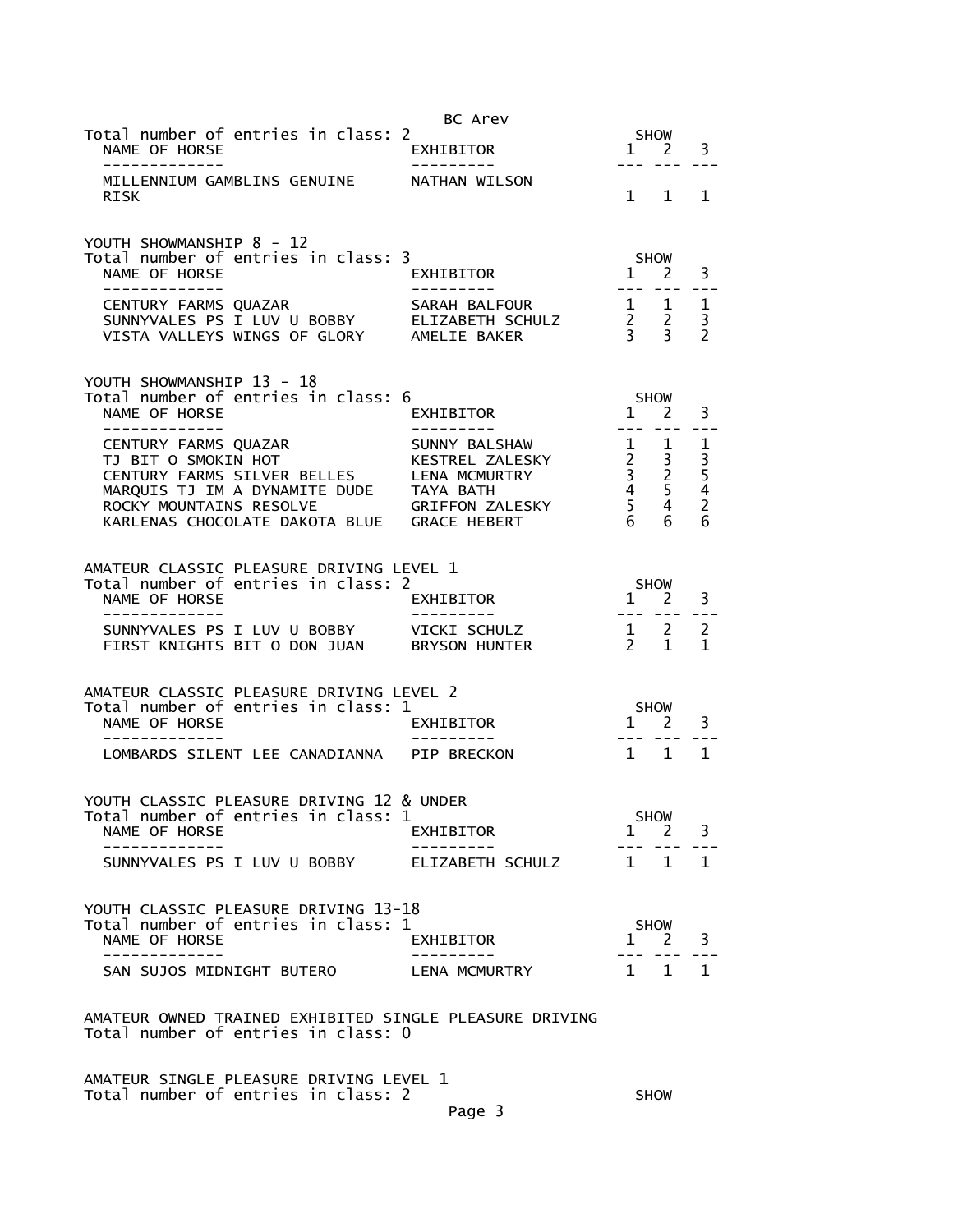| NAME OF HORSE                                                                                                                                                                                                       | BC Arev<br>EXHIBITOR                                     |                                                                       | $1 \quad 2$                 | 3                                        |
|---------------------------------------------------------------------------------------------------------------------------------------------------------------------------------------------------------------------|----------------------------------------------------------|-----------------------------------------------------------------------|-----------------------------|------------------------------------------|
| -------------<br>BOBKATS TAKE A CHANCE LEONA ALCOCK<br>CENTURY FARMS MAZARATTI KARI ROBINSON                                                                                                                        |                                                          | $- - -$<br>$\begin{array}{cccc}\n1 & 1 & 1 \\ 2 & 2 & 2\n\end{array}$ |                             |                                          |
| AMATEUR SINGLE PLEASURE DRIVING LEVEL 2<br>Total number of entries in class: 0                                                                                                                                      |                                                          |                                                                       |                             |                                          |
| FUTURITY 3 & 4 YR OLD PLEASURE DRIVING<br>Total number of entries in class: 3                                                                                                                                       |                                                          | SHOW                                                                  |                             |                                          |
| NAME OF HORSE<br>-------------                                                                                                                                                                                      | EXHIBITOR                                                | $\overline{1}$                                                        | <sup>2</sup>                | 3                                        |
| TJ ICE ON FIRE<br>TJ INFERNO MARTINI<br>LOMBARDS CANADIAN ALACAZINO                                                                                                                                                 |                                                          |                                                                       |                             |                                          |
| GENTLEMENS SINGLE PLEASURE DRIVING<br>Total number of entries in class: 0                                                                                                                                           |                                                          |                                                                       |                             |                                          |
| GENTLEMENS CLASSIC PLEASURE DRIVING<br>Total number of entries in class: 0                                                                                                                                          |                                                          |                                                                       |                             |                                          |
| LADIES CLASSIC PLEASURE DRIVING<br>Total number of entries in class: 5                                                                                                                                              |                                                          |                                                                       |                             |                                          |
| NAME OF HORSE<br>-------------                                                                                                                                                                                      | EXHIBITOR<br>---------                                   | $1 \quad 2$<br>--- --- ---                                            | SHOW                        | 3                                        |
| SUNNYVALES PS I LUV U BOBBY VICKI SCHULZ<br>LOMBARDS SILENT LEE CANADIANNA<br>TJ MAKE MINE SUGAR COATED TAYLOR JOSIASSEN<br>ML IMPRESSIVES BLAZEN GLORY WINONA BILLINGS<br>VISTA VALLEYS TOP OF THE KERRY HOLLEBONE |                                                          | $\begin{array}{ccc} 1 & 3 \\ 2 & 2 \\ 3 & 1 \\ 4 & 4 \end{array}$     |                             | 3<br>4<br>$\mathbf{1}$<br>$\overline{2}$ |
| MORNING                                                                                                                                                                                                             |                                                          | 5 <sup>7</sup>                                                        | 5                           | 5                                        |
| LADIES SINGLE PLEASURE DRIVING                                                                                                                                                                                      |                                                          |                                                                       |                             |                                          |
| Total number of entries in class: 2<br>NAME OF HORSE                                                                                                                                                                | EXHIBITOR                                                | SHOW<br>$1$ <sup>on</sup>                                             | 2                           | 3                                        |
| - - - - - - - - - - - - - -<br>BOBKATS TAKE A CHANCE<br>CENTURY FARMS MAZARATTI                                                                                                                                     | ----------<br>LEONA ALCOCK<br>KARI ROBINSON              | $1 \quad 1$<br>2.                                                     | 2                           | $\mathbf 1$<br>2                         |
| NOVICE HORSE PLEASURE DRIVING                                                                                                                                                                                       |                                                          |                                                                       |                             |                                          |
| Total number of entries in class: 4<br>NAME OF HORSE                                                                                                                                                                | EXHIBITOR                                                | $\mathbf{1}$                                                          | <b>SHOW</b><br><sup>2</sup> | 3                                        |
| ENCHANTED ACRES CAPTAIN CANADA<br>VISTA VALLEYS TARGET WIZARD<br>ALLIANCE MIDNIGHT SPECIAL                                                                                                                          | PATRICIA ROBINSON<br><b>BEV PEARSON</b><br>SUSAN WALTERS | $1 \quad$<br>$\frac{2}{3}$                                            | $\mathbf{1}$<br>2<br>4      | $\overline{2}$<br>$\mathbf{1}$<br>4      |
| VISTA VALLEYS TOP OF THE<br>MORNING                                                                                                                                                                                 | KERRY HOLLEBONE                                          | 4                                                                     | 3                           | 3                                        |
| PLEASURE DRIVING NOVICE HANDLER                                                                                                                                                                                     |                                                          |                                                                       |                             |                                          |
| Total number of entries in class: 6<br>NAME OF HORSE                                                                                                                                                                | EXHIBITOR                                                |                                                                       | <b>SHOW</b><br>$1 \quad 2$  | 3                                        |
| . _ _ _ _ _ _ _ _ _ _<br>LOMBARDS CANADIAN ALACADEBRA                                                                                                                                                               | SANDRA BAKER<br>Page 4                                   | $\mathbf{1}$                                                          | $\mathbf{1}$                | $\mathbf{1}$                             |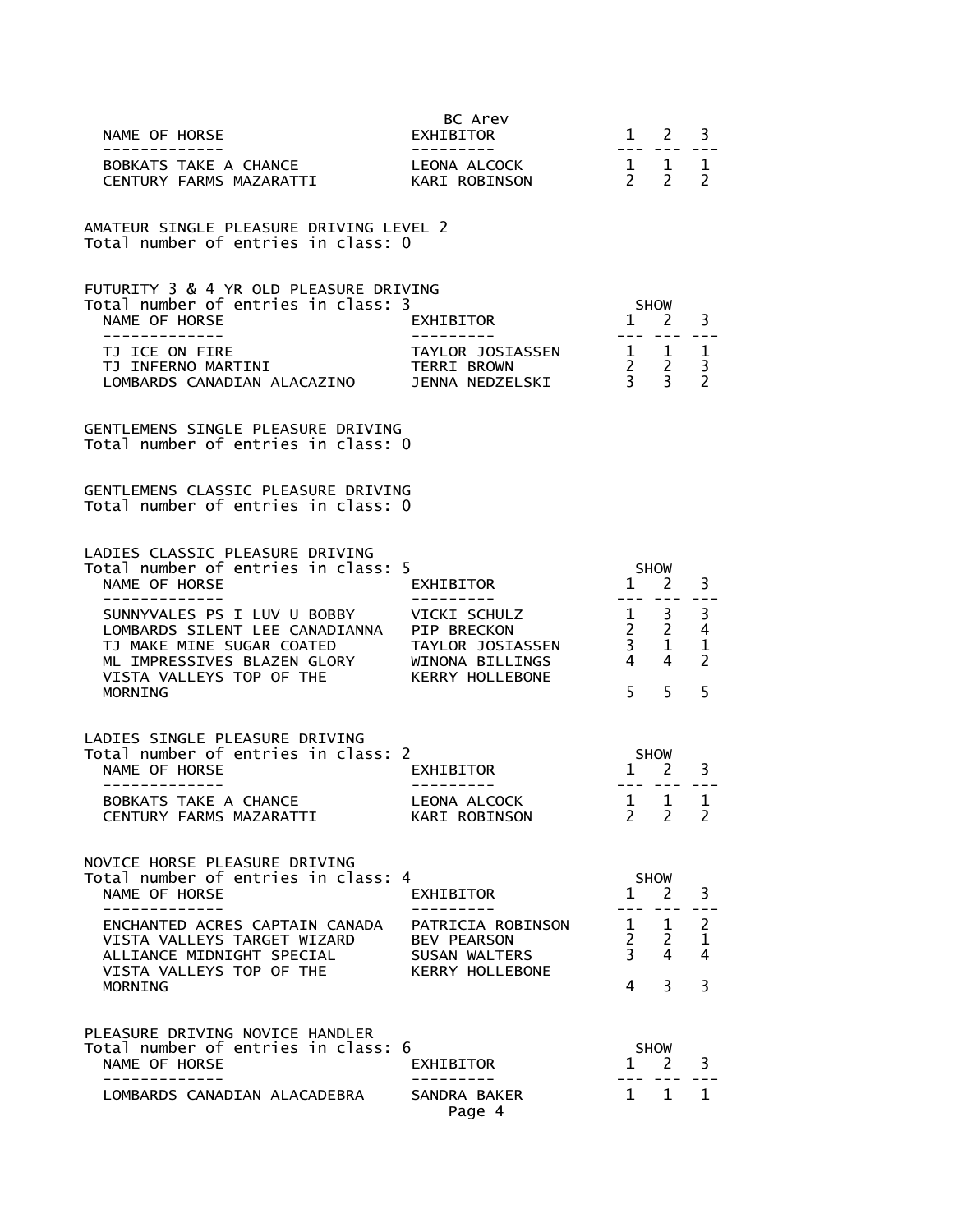| VISTA VALLEYS TARGET WIZARD       BEV PEARSON<br>ENCHANTED ACRES CAPTAIN CANADA PATRICIA ROBINSON<br>VISTA VALLEYS WINGS OF GLORY AMELIE BAKER<br>ALLIANCE MIDNIGHT SPECIAL SUSAN WALTERS<br>VISTA VALLEYS TOP OF THE KERRY HOLLEBONE<br>MORNING | BC Arev                              | $\mathbf{2}$<br>$\begin{array}{c} 3 \\ 4 \\ 5 \end{array}$<br>6                   | 3<br>$\overline{2}$<br>5<br>6 <sup>1</sup><br>4 | 2<br>$\overline{4}$<br>$\frac{3}{5}$<br>6 |  |
|--------------------------------------------------------------------------------------------------------------------------------------------------------------------------------------------------------------------------------------------------|--------------------------------------|-----------------------------------------------------------------------------------|-------------------------------------------------|-------------------------------------------|--|
| FUTURITY YEARLING MARES                                                                                                                                                                                                                          |                                      |                                                                                   |                                                 |                                           |  |
| Total number of entries in class: 3<br>NAME OF HORSE<br>--------------                                                                                                                                                                           | EXHIBITOR<br>---------               | <b>SHOW</b><br>$1 \quad 2$                                                        | --- --- --                                      | 3                                         |  |
| SAN SUJOS MIDNIGHT ECLIPSE SUSAN WALTERS<br>SHES SIGNED SEALED N DELIVERED TAYLOR JOSIASSEN<br>LOMBARDS ZAMANTHA                                                                                                                                 | CATHERINE ROYLE                      | $\begin{array}{cc} 1 & 1 \\ 2 & 3 \\ 3 & 2 \end{array}$                           |                                                 | $\overline{c}$<br>$\mathbf{1}$<br>3       |  |
| FUTURITY TWO YEARD OLD MARES<br>Total number of entries in class: 0                                                                                                                                                                              |                                      |                                                                                   |                                                 |                                           |  |
| STOCK TYPE YOUTH HALTER MARE<br>Total number of entries in class: 2                                                                                                                                                                              |                                      |                                                                                   | <b>SHOW</b>                                     |                                           |  |
| NAME OF HORSE<br>-------------                                                                                                                                                                                                                   | EXHIBITOR<br>---------               | $1 \nightharpoonup 2$<br>---- --- ---                                             |                                                 | 3                                         |  |
| UMS MAKERS FLASHING AMBER<br>BOBKATS TAKE A CHANCE                                                                                                                                                                                               | NATHAN WILSON<br>SARAH BALFOUR       | $\begin{array}{cc} 1 & 2 \\ 2 & 1 \end{array}$                                    |                                                 | $\mathbf 1$<br>$\mathcal{P}$              |  |
| YOUTH 7 & UNDER EXHIBITING MARE<br>Total number of entries in class: 2                                                                                                                                                                           |                                      |                                                                                   |                                                 |                                           |  |
| NAME OF HORSE<br>-------------                                                                                                                                                                                                                   | EXHIBITOR<br>. <u>.</u>              | $5HOW$<br>$1 2$<br>$---$                                                          |                                                 | 3                                         |  |
| TJ BELLE OF THE BALL<br>TJ MAKE MINE SUGAR COATED                                                                                                                                                                                                | AYVA KENNEDY<br>HAYDEN JOSIASSEN     | $\begin{matrix} 1 & 1 \\ 2 & 2 \end{matrix}$                                      |                                                 | $\overline{2}$<br>$\mathbf{1}$            |  |
| YOUTH 8-12 EXHIBITING MARE<br>Total number of entries in class: 2<br>NAME OF HORSE                                                                                                                                                               | EXHIBITOR                            | <b>SHOW</b><br>$1 \quad 2$                                                        |                                                 | 3                                         |  |
| --------------<br>VISTA VALLEYS WINGS OF GLORY AMELIE BAKER<br>TJ MAKE MINE SUGAR COATED HANNAH KENNEDY                                                                                                                                          |                                      | $\begin{array}{ccccccccc}\n & & 1 & & 2 & & 1 \\  & & 2 & & 1 & & 2\n\end{array}$ |                                                 |                                           |  |
| YOUTH 13 & OLDER EXHIBITING MARE                                                                                                                                                                                                                 |                                      |                                                                                   |                                                 |                                           |  |
| Total number of entries in class: 2<br>NAME OF HORSE                                                                                                                                                                                             | EXHIBITOR                            |                                                                                   | <b>SHOW</b><br>$1 \quad 2$                      | 3                                         |  |
| CENTURY FARMS SILVER BELLES<br>KARLENAS CHOCOLATE DAKOTA BLUE                                                                                                                                                                                    | LENA MCMURTRY<br><b>GRACE HEBERT</b> | $\overline{2}$                                                                    | $1 \quad 1$<br>2                                | 1<br>2                                    |  |
| AMATEUR STOCK TYPE GELDINGS ALL AGES/SIZES                                                                                                                                                                                                       |                                      |                                                                                   |                                                 |                                           |  |
| Total number of entries in class: 1<br>NAME OF HORSE                                                                                                                                                                                             | EXHIBITOR                            | $\mathbf{1}$                                                                      | SHOW<br>2                                       | 3                                         |  |
| -----------<br>MARQUIS TJ IM A DYNAMITE DUDE                                                                                                                                                                                                     | TERRI BROWN                          | 1                                                                                 | 1                                               | 1                                         |  |
|                                                                                                                                                                                                                                                  |                                      |                                                                                   |                                                 |                                           |  |

STOCK TYPE JUNIOR GLEDINGS Total number of entries in class: 0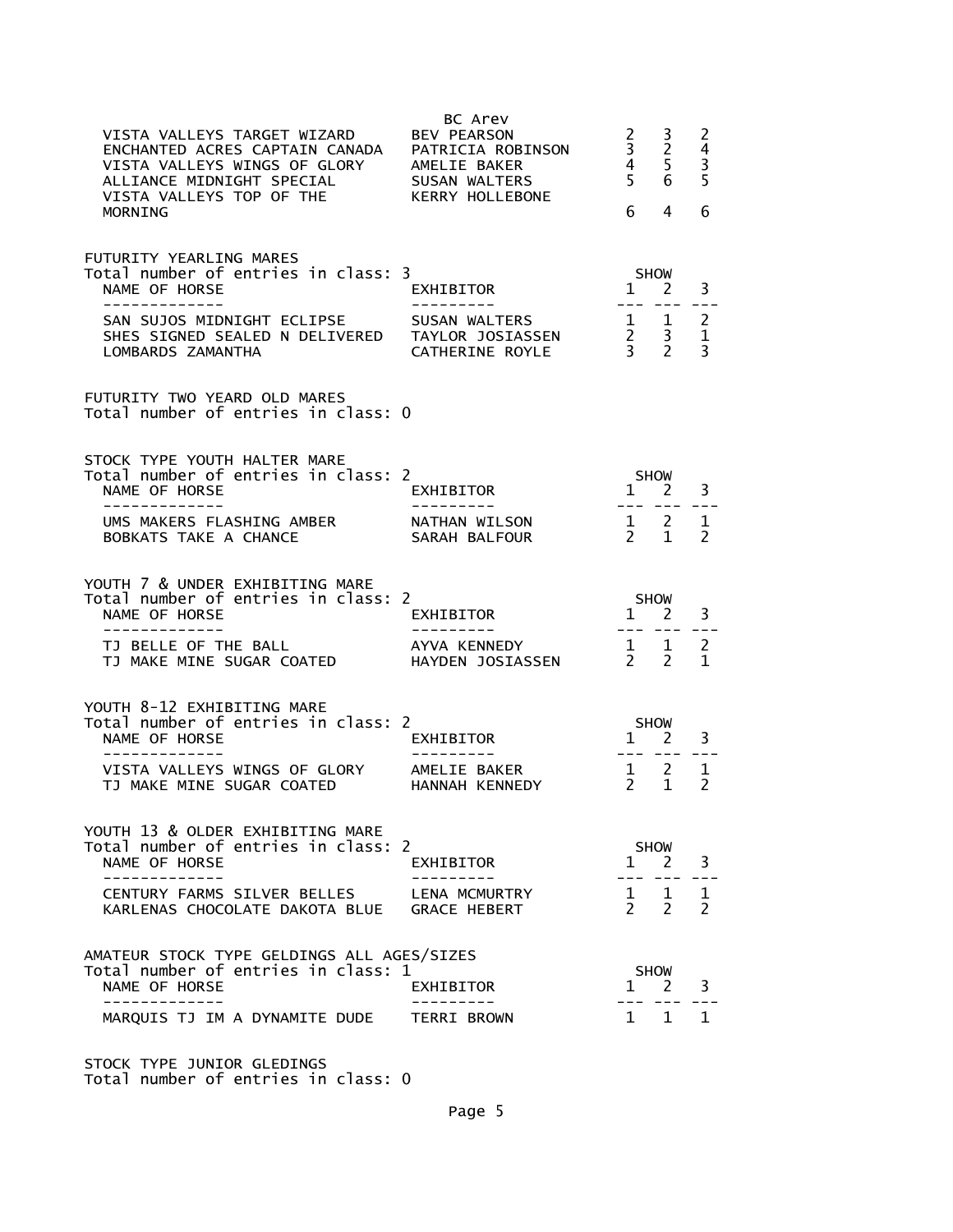| STOCK TYPE SENIOR GELDINGS<br>Total number of entries in class: 1<br>NAME OF HORSE<br>-------------                 | EXHIBITOR<br>----------                           |              | SHOW<br>$1 \quad 2$<br>--- ---                           | 3                                   |
|---------------------------------------------------------------------------------------------------------------------|---------------------------------------------------|--------------|----------------------------------------------------------|-------------------------------------|
| MARQUIS TJ IM A DYNAMITE DUDE TAYA BATH                                                                             |                                                   |              | $1 \quad 1$                                              | $\mathbf{1}$                        |
| AMATEUR OWNED TRAINED EXHIBITED GELDINGS<br>Total number of entries in class: 0                                     |                                                   |              |                                                          |                                     |
| AMATEUR GELDINGS LEVEL 1<br>Total number of entries in class: 3<br>NAME OF HORSE<br>-----------                     | EXHIBITOR                                         |              | <b>SHOW</b><br>$1 \quad 2$<br>--- --- --                 | 3                                   |
| VISTA VALLEYS TARGET WIZARD<br>SUNNYVALES PS I LUV U BOBBY<br>TJ INFERNO MARTINI                                    | BEV PEARSON<br>VICKI SCHULZ<br><b>TERRI BROWN</b> |              | $\begin{array}{ccc} 1 & 1 \\ 2 & 2 \\ 3 & 3 \end{array}$ | $\mathbf{1}$<br>3<br>$\overline{2}$ |
| AMATEUR GELDINGS LEVEL 2<br>Total number of entries in class: 0                                                     |                                                   |              |                                                          |                                     |
| WEANLING AND YEARLING GELDINGS<br>Total number of entries in class: 1<br>NAME OF HORSE<br>. _ _ _ _ _ _ _ _ _ _ _ _ | EXHIBITOR<br>----------                           |              | SHOW<br>$1 \quad 2$                                      | 3                                   |
| TJ RISE ABOVE THE FLAMES                                                                                            | TAYLOR JOSIASSEN                                  |              | $1 \quad 1$                                              | 1                                   |
| TWO YEAR OLD GELDINGS<br>Total number of entries in class: 1<br>NAME OF HORSE                                       | EXHIBITOR                                         | 1            | SHOW<br>2                                                | 3                                   |
| -----------<br>LITTLE BIT DALIS ONE TOUGH KID SARAH HUNTER                                                          |                                                   | 1 1          | $\frac{1}{2}$                                            | 1                                   |
| GRAND CHAMPION & RESERVE JUNIOR GELDING                                                                             |                                                   |              |                                                          |                                     |
| NAME OF HORSE                                                                                                       |                                                   | $\mathbf{1}$ | <b>SHOW</b><br>$\overline{2}$                            | 3                                   |
| LITTLE BIT DALIS ONE TOUGH KID<br>TJ RISE ABOVE THE FLAMES                                                          |                                                   | R.           | G G<br>R                                                 | R.<br>G                             |
| SENIOR GELDINGS 30" & UNDER<br>Total number of entries in class: 1<br>NAME OF HORSE                                 | EXHIBITOR                                         | $\mathbf{1}$ | <b>SHOW</b><br>$\mathcal{P}$                             | 3                                   |
| SUNNYVALES PS I LUV U BOBBY                                                                                         | VICKI SCHULZ                                      | $\mathbf{1}$ | 1                                                        | 1.                                  |
|                                                                                                                     |                                                   |              |                                                          |                                     |
| SENIOR GELDINGS OVER 30" TO 32"<br>Total number of entries in class: 1<br>NAME OF HORSE                             | EXHIBITOR                                         | $\mathbf{1}$ | <b>SHOW</b><br>2                                         | 3                                   |
| VISTA VALLEYS TARGET WIZARD                                                                                         | <b>BEV PEARSON</b>                                |              | $1 \quad 1$                                              | 1                                   |
| SENIOR GELDINGS OVER 32" TO 34"<br>Total number of entries in class: 5                                              |                                                   |              |                                                          |                                     |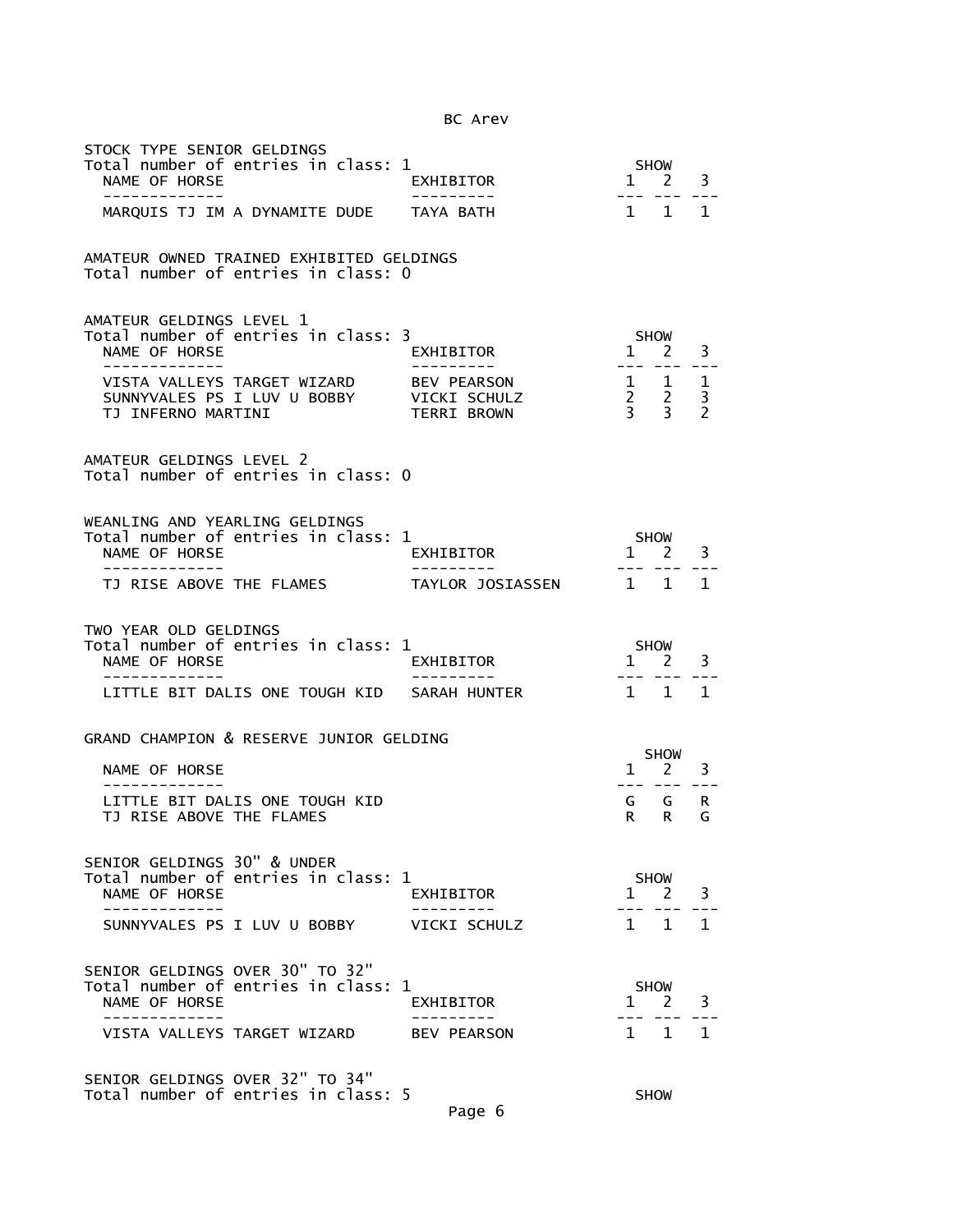| NAME OF HORSE<br>. _ _ _ _ _ _ _ _ _ _ _ _                                                                                 | BC Arev<br>EXHIBITOR                   | $\mathbf{1}$<br>$- - -$ | 2                                                                 | 3                                        |
|----------------------------------------------------------------------------------------------------------------------------|----------------------------------------|-------------------------|-------------------------------------------------------------------|------------------------------------------|
| SAN SUJOS MIDNIGHT BUTERO<br>MILLENNIUM GAMBLINS GENUINE                                                                   | LENA MCMURTRY<br>LAILA WILSON          |                         | $1 \quad 1 \quad 2$                                               |                                          |
| <b>RISK</b><br>TJ ICE ON FIRE<br>TJ INFERNO MARTINI<br>SUNNYVALE MONARCHOS MAJESTIC SUNNY BALSHAW                          | TAYLOR JOSIASSEN<br><b>TERRI BROWN</b> |                         | $\begin{array}{ccc} 2 & 4 \\ 3 & 3 \\ 4 & 5 \\ 5 & 2 \end{array}$ | 3<br>$\mathbf{1}$<br>5<br>$\overline{4}$ |
| GRAND CHAMPION & RESERVE SENIOR GELDING                                                                                    |                                        |                         |                                                                   |                                          |
| NAME OF HORSE<br>-------------                                                                                             |                                        | $\mathbf{1}$            | SHOW<br>$2^{\circ}$                                               | 3                                        |
| SAN SUJOS MIDNIGHT BUTERO<br>MILLENNIUM GAMBLINS GENUINE                                                                   |                                        |                         | GRR                                                               |                                          |
| RISK<br>VISTA VALLEYS TARGET WIZARD<br>SUNNYVALES PS I LUV U BOBBY<br>TJ ICE ON FIRE                                       |                                        | R                       | G                                                                 | G                                        |
| <b>WEANLING MARES</b><br>Total number of entries in class: 0                                                               |                                        |                         |                                                                   |                                          |
| YEARLING MARES 28" & UNDER<br>Total number of entries in class: 0                                                          |                                        |                         |                                                                   |                                          |
| YEARLING MARES OVER 28" TO 30"<br>Total number of entries in class: 2<br>NAME OF HORSE<br>_ _ _ _ _ _ _ _ _ _ _ _ _ _      | EXHIBITOR                              | <b>SHOW</b>             | 1 2<br>$- - - - - - -$                                            | 3                                        |
| SAN SUJOS MIDNIGHT ECLIPSE<br>LOMBARDS ZAMANTHA                                                                            | SUSAN WALTERS<br>CATHERINE ROYLE       |                         | $\begin{array}{cccc}\n1 & 1 & 1 \\ 2 & 2 & 2\n\end{array}$        |                                          |
| YEARLING MARES OVER 30" TO 32"<br>Total number of entries in class: 3<br>NAME OF HORSE<br>----------                       | EXHIBITOR                              |                         | SHOW<br>$1 \quad 2$<br>--- ---                                    | 3                                        |
| LITTLE BIT KISS AND TELL<br>SHES SIGNED SEALED N DELIVERED TAYLOR JOSIASSEN<br>LITTLE BIT STORMS PRIMMA DONNA SARAH HUNTER | BRYSON HUNTER                          | 3 <sup>7</sup>          | $\begin{array}{cc} 1 & 1 \\ 2 & 2 \end{array}$<br>3 3             | $\mathbf{1}$<br>2                        |
| TWO YEAR OLD MARES 29" & UNDER<br>Total number of entries in class: 0                                                      |                                        |                         |                                                                   |                                          |
| TWO YEAR OLD MARES OVER 29" TO 31"<br>Total number of entries in class: 0                                                  |                                        |                         |                                                                   |                                          |
| TWO YEAR OLD MARES OVER 31" TO 33"<br>Total number of entries in class: 0                                                  |                                        |                         |                                                                   |                                          |
| GRAND CHAMPION & RESERVE JUNIOR MARE                                                                                       |                                        |                         | <b>SHOW</b>                                                       |                                          |
| NAME OF HORSE                                                                                                              |                                        |                         | $1 \quad 2$                                                       | 3                                        |
|                                                                                                                            | Page 7                                 |                         |                                                                   |                                          |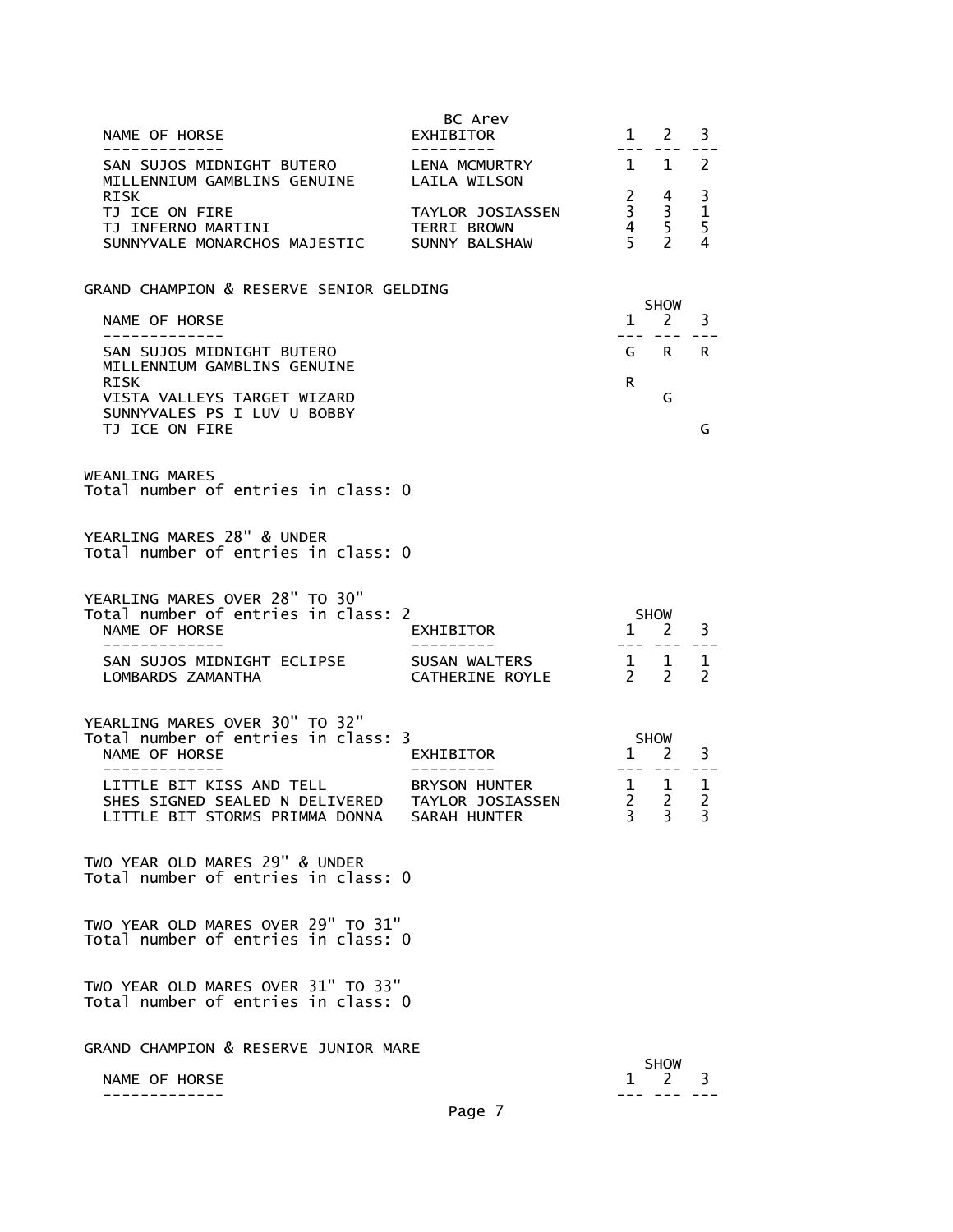| LITTLE BIT KISS AND TELL<br>SAN SUJOS MIDNIGHT ECLIPSE<br>SHES SIGNED SEALED N DELIVERED                                                                                                                                              | BC Arev                                                                                            | G<br>R.<br>R                                                                                                                                  | G<br>R.                                                                | G                                                                                              |
|---------------------------------------------------------------------------------------------------------------------------------------------------------------------------------------------------------------------------------------|----------------------------------------------------------------------------------------------------|-----------------------------------------------------------------------------------------------------------------------------------------------|------------------------------------------------------------------------|------------------------------------------------------------------------------------------------|
| LIGHT MULTIPLE HITCH<br>Total number of entries in class: 0                                                                                                                                                                           |                                                                                                    |                                                                                                                                               |                                                                        |                                                                                                |
| MULTI-COLOR MARES<br>Total number of entries in class: 0                                                                                                                                                                              |                                                                                                    |                                                                                                                                               |                                                                        |                                                                                                |
| SOLID-COLOR MARES<br>Total number of entries in class: 6<br>NAME OF HORSE<br>-------------                                                                                                                                            | EXHIBITOR<br>.                                                                                     | 1 2<br>$   \,$                                                                                                                                | <b>SHOW</b><br>$- - -$                                                 | 3                                                                                              |
| ARIONS MOONLIGHT TOY PRINCESS<br>LOMBARDS ZAMANTHA<br>TJ MAKE MINE SUGAR COATED<br>VISTA VALLEYS WINGS OF GLORY AMELIE BAKER<br>UMS MAKERS FLASHING AMBER STACY TRETICK<br>SHES SIGNED SEALED N DELIVERED TAYLOR JOSIASSEN            | MEGAN POLACK<br>CATHERINE ROYLE<br>TAYLOR JOSIASSEN                                                | $\frac{1}{2}$<br>$\begin{array}{cc} 1 & 6 \\ 2 & 6 \\ 3 & 1 \\ 4 & 2 \\ 5 & 3 \end{array}$<br>$6\overline{6}$                                 | 4<br>6<br>5                                                            | $\overline{2}$<br>$\mathbf{1}$<br>$\begin{array}{c} 6 \\ 5 \\ 4 \end{array}$<br>$\overline{3}$ |
| YOUTH HALTER OBSTACLE 12 & UNDER<br>Total number of entries in class: 0                                                                                                                                                               |                                                                                                    |                                                                                                                                               |                                                                        |                                                                                                |
| YOUTH HALTER OBSTACLE 13 & OLDER<br>Total number of entries in class: 7<br>NAME OF HORSE<br>-------------                                                                                                                             | EXHIBITOR                                                                                          | $\mathbf{1}$                                                                                                                                  | <b>SHOW</b><br>2                                                       | 3                                                                                              |
| SUNNYVALE MONARCHOS MAJESTIC<br>CENTURY FARMS QUAZAR<br>SAN SUJOS MIDNIGHT BUTERO<br>ROCKY MOUNTAINS RESOLVE<br>KARLENAS CHOCOLATE DAKOTA BLUE GRACE HEBERT<br>TJ BIT O SMOKIN HOT<br>THE CALESN'S SILVER BELLES THE MEDINEL ZALESN'S | ---------<br>SUNNY BALSHAW<br>SUNNY BALSHAW<br>LENA MCMURTRY<br>GRIFFON ZALESKY<br>KESTREL ZALESKY | $-- -$<br>1<br>$\begin{array}{ccc} \frac{1}{2} & \frac{1}{2} \\ 3 & 4 \\ 4 & 3 \\ 5 & 5 \end{array}$<br>5 <sub>1</sub><br>6<br>$\overline{7}$ | $\mathbf{1}$<br>$\overline{4}$<br>$\frac{3}{5}$<br>6<br>$\overline{7}$ | $\mathbf 1$<br>5<br>3<br>4<br>2<br>6<br>$\overline{7}$                                         |
| AMATEUR HALTER OBSTACLE<br>Total number of entries in class: 3<br>NAME OF HORSE                                                                                                                                                       | EXHIBITOR                                                                                          | $\mathbf{1}$                                                                                                                                  | <b>SHOW</b><br>$\overline{2}$                                          | 3                                                                                              |
| ARIONS MOONLIGHT TOY PRINCESS                                                                                                                                                                                                         | MEGAN POLACK                                                                                       | $1 \quad 1$                                                                                                                                   |                                                                        | 1                                                                                              |
| OPEN HALTER OBSTACLE<br>Total number of entries in class: 8<br>NAME OF HORSE<br>-----------                                                                                                                                           | EXHIBITOR<br>---------                                                                             | $\mathbf{1}$                                                                                                                                  | <b>SHOW</b><br>2                                                       | 3                                                                                              |
| CENTURY FARMS QUAZAR<br>J BAR H GAMBLING MAN<br>SUNNYVALE MONARCHOS MAJESTIC<br>ML IMPRESSIVES BLAZEN GLORY<br>SUNNYVALES PS I LUV U BOBBY                                                                                            | SUNNY BALSHAW<br>JENNA NEDZELSKI<br>SUNNY BALSHAW<br>WINONA BILLINGS<br>VICKI SCHULZ               | $\mathbf{1}$<br>$\frac{2}{3}$<br>$4\overline{ }$<br>5                                                                                         | 1<br>3<br>$\overline{2}$<br>6<br>4                                     | $\mathbf{1}$<br>$\begin{array}{c} 3 \\ 4 \\ 6 \end{array}$<br>$\overline{5}$                   |
| MILLENNIUM GAMBLINS GENUINE<br><b>RISK</b><br>ALLIANCE MIDNIGHT SPECIAL                                                                                                                                                               | LAILA WILSON<br>SUSAN WALTERS                                                                      | 6<br>7                                                                                                                                        | 5<br>$\overline{7}$                                                    | $\overline{c}$<br>$\overline{7}$                                                               |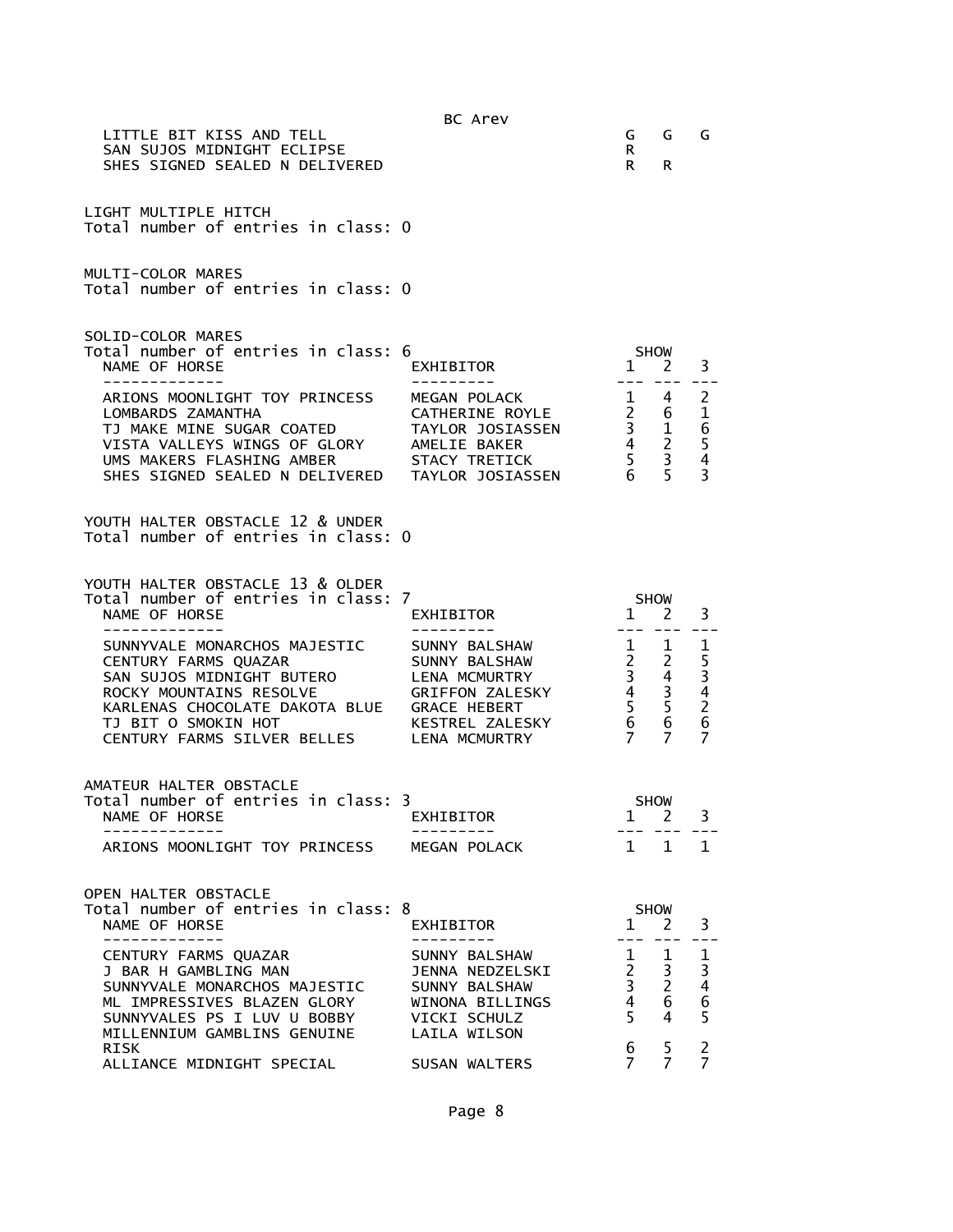BC Arev YOUTH SPECIAL NEEDS 18 & UNDER SHOWING MARE/GELDING Total number of entries in class: 0

| ADULT SPECIAL NEEDS HALTER SHOWING A MARE |                  |                     |  |
|-------------------------------------------|------------------|---------------------|--|
| Total number of entries in class: 1       |                  | SHOW                |  |
| NAME OF HORSE                             | <b>FXHTRTTOR</b> | $1 \quad 2 \quad 3$ |  |
|                                           |                  |                     |  |
| LOMBARDS ZAMANTHA                         | CATHERINE ROYLE  | 1 1 1               |  |

ADULT SPECIAL NEEDS HALTER SHOWING STALLION OR GELDING Total number of entries in class: 0

| EXHIBITOR            |                                                                                  |             |
|----------------------|----------------------------------------------------------------------------------|-------------|
|                      |                                                                                  |             |
| <b>LENA MCMURTRY</b> |                                                                                  |             |
| TAYLOR JOSIASSEN     |                                                                                  |             |
| VICKI SCHULZ         |                                                                                  |             |
| WINONA BILLINGS      |                                                                                  |             |
|                      | OPEN CLASSIC PLEASURE DRIVING 32" & UNDER<br>Total number of entries in class: 4 | <b>SHOW</b> |

| OPEN CLASSIC PLEASURE DRIVING OVER 32" TO 34" |                                     |                                                        |
|-----------------------------------------------|-------------------------------------|--------------------------------------------------------|
|                                               |                                     |                                                        |
| <b>FXHTRTTOR</b>                              |                                     |                                                        |
|                                               |                                     |                                                        |
| PTP BRFCKON                                   |                                     |                                                        |
| SARAH HUNTER                                  |                                     |                                                        |
|                                               | Total number of entries in class: 2 | <b>SHOW</b><br>$1 \quad 2 \quad 3$<br>1 1 1<br>2, 2, 2 |

AMATEUR OWNED TRAINED EXHIBITED CLASSIC PLEASURE DRIVING Total number of entries in class: 0

| AMATEUR COUNTRY PLEASURE DRIVING LEVEL 1 |                    |             |             |   |  |
|------------------------------------------|--------------------|-------------|-------------|---|--|
| Total number of entries in class: 6      |                    | <b>SHOW</b> |             |   |  |
| NAME OF HORSE                            | EXHIBITOR          |             |             |   |  |
|                                          |                    |             |             |   |  |
| LOMBARDS CANADIAN ALACADEBRA             | SANDRA BAKER       |             |             |   |  |
| SUNNYVALE MONARCHOS MAJESTIC             | HEATHER WARD       |             |             |   |  |
| VISTA VALLEYS TARGET WIZARD              | <b>BEV PEARSON</b> |             |             |   |  |
| ENCHANTED ACRES CAPTAIN CANADA           | PATRICIA ROBINSON  |             |             | 6 |  |
| GRACELANDS TRAVLIN MAN                   | KIMI ROBINSON      |             | 6           |   |  |
| TJ BELLE OF THE BALL                     | ALYSSA KENNEDY     |             |             | 4 |  |
|                                          |                    |             |             |   |  |
| LADIES COUNTRY PLEASURE DRIVING          |                    |             |             |   |  |
| Total number of entries in class: 6      |                    |             | <b>SHOW</b> |   |  |

|                                |                    | <u>JI IVII</u> |   |  |
|--------------------------------|--------------------|----------------|---|--|
| NAME OF HORSE                  | EXHIBITOR          |                |   |  |
|                                |                    |                |   |  |
| LOMBARDS CANADIAN ALACADEBRA   | JOAN CUNNINGHAM    |                |   |  |
| VISTA VALLEYS TARGET WIZARD    | <b>BEV PEARSON</b> |                |   |  |
| SAMIS BLUSHING BAY             | PTP BRFCKON        |                |   |  |
| ENCHANTED ACRES CAPTAIN CANADA | PATRICIA ROBINSON  |                | 6 |  |
| TJ BELLE OF THE BALL           | TAYLOR JOSIASSEN   |                |   |  |
| GRACELANDS TRAVLIN MAN         | KIMI ROBINSON      |                |   |  |
|                                |                    |                |   |  |

GENTLEMENS COUNTRY PLEASURE DRIVING Total number of entries in class: 0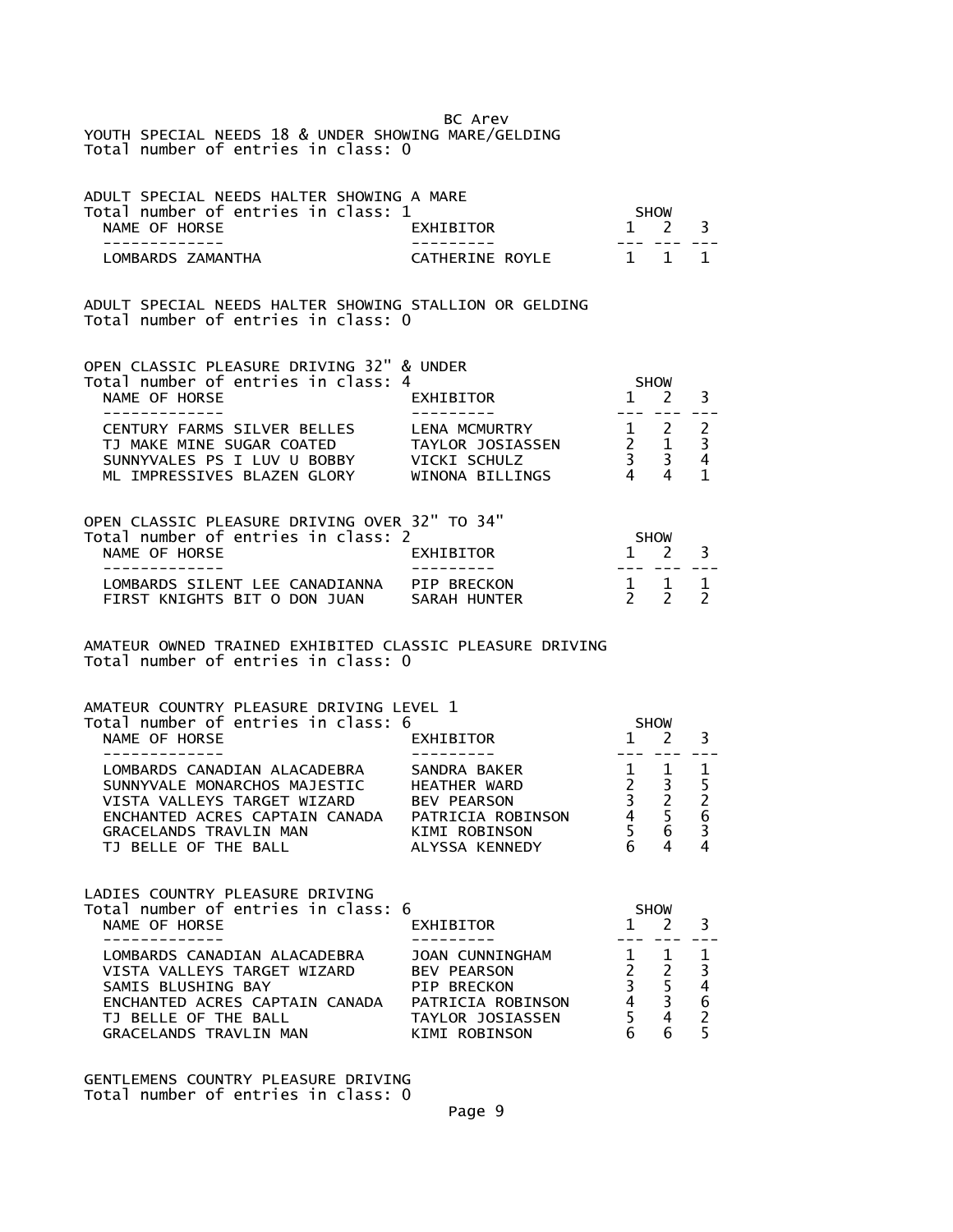| YOUTH VERSATILITY<br>Total number of entries in class: 2<br>NAME OF HORSE<br>-------------                                                                                                                                                     | $1 \overline{2}$<br>EXHIBITOR<br>---------                                                  | --------                                                 | SHOW                                                                      | 3                                                |
|------------------------------------------------------------------------------------------------------------------------------------------------------------------------------------------------------------------------------------------------|---------------------------------------------------------------------------------------------|----------------------------------------------------------|---------------------------------------------------------------------------|--------------------------------------------------|
| SAN SUJOS MIDNIGHT BUTERO LENA MCMURTRY<br>VISTA VALLEYS WINGS OF GLORY AMELIE BAKER                                                                                                                                                           |                                                                                             | $\begin{matrix}1&1\\2&2\end{matrix}$                     |                                                                           |                                                  |
| LIBERTY<br>Total number of entries in class: 20<br>NAME OF HORSE                                                                                                                                                                               | $15$ nuw<br>EXHIBITOR                                                                       |                                                          | <b>SHOW</b>                                                               | 3                                                |
| -------------<br>LITTLE BIT DALIS ONE TOUGH KID SARAH HUNTER<br>LUMBARDS CANADIAN ALACADEBRA JOAN CUNNINGHAM<br>MARQUIS TJ IM A DYNAMITE DUDE TAYA BATH<br>VISTA VALLEVS TOR OF THE DUDE TAYA BATH<br>VISTA VALLEYS TOP OF THE KERRY HOLLEBONE |                                                                                             |                                                          | $\begin{array}{cc} 1 & 2 \\ 2 & 6 \\ 3 & 4 \\ 4 & 1 \\ 5 & 3 \end{array}$ | 1<br>4<br>6<br>3                                 |
| <b>MORNING</b><br>MILLENNIUM GAMBLINS GENUINE LAILA WILSON<br>RISK                                                                                                                                                                             | TAYLOR JOSIASSEN                                                                            | $6\quad$<br>$\overline{7}$<br>8                          | 5<br>7<br>8                                                               | 5<br>$\overline{2}$<br>8                         |
| SHES SIGNED SEALED N DELIVERED TERRI BROWN<br>AMATEUR OBSTACLE DRIVING<br>Total number of entries in class: 1                                                                                                                                  | SHOW                                                                                        |                                                          |                                                                           | 7                                                |
| NAME OF HORSE<br>- - - - - - - - - - - - -                                                                                                                                                                                                     | EXHIBITOR                                                                                   |                                                          | $1 \quad 2$                                                               | 3                                                |
| SUNNYVALES PS I LUV U BOBBY VICKI SCHULZ                                                                                                                                                                                                       |                                                                                             |                                                          | 1 1                                                                       | 1                                                |
| YOUTH OBSTACLE DRIVING<br>Total number of entries in class: 3<br>NAME OF HORSE                                                                                                                                                                 | SHOW<br>1 2<br>EXHIBITOR                                                                    |                                                          | ---- ---                                                                  | 3                                                |
| CENTURY FARMS QUAZAR                 SUNNY BALSHAW<br>ROCKY MOUNTAINS RESOLVE           GRIFFON ZALESKY<br>SAN SUJOS MIDNIGHT BUTERO          LENA MCMURTRY                                                                                    | SUNNY BALSHAW<br>GRIFFON ZALESKY<br>$\begin{array}{cc} 1 & 1 \\ 2 & 2 \\ 3 & 3 \end{array}$ |                                                          |                                                                           | $\mathbf{1}$<br>$\overline{2}$<br>$\overline{3}$ |
| OPEN OBSTACLE DRIVING<br>Total number of entries in class: 4<br>NAME OF HORSE                                                                                                                                                                  | EXHIBITOR                                                                                   | 1                                                        | <b>SHOW</b><br>2                                                          | 3                                                |
| J BAR H GAMBLING MAN<br>CENTURY FARMS QUAZAR<br>SUNNYVALES PS I LUV U BOBBY<br>ML IMPRESSIVES BLAZEN GLORY WINONA BILLINGS                                                                                                                     | JENNA NEDZELSKI<br>SUNNY BALSHAW<br>VICKI SCHULZ                                            | $\begin{array}{ccc} 2 & 1 \\ 3 & 4 \\ 4 & 3 \end{array}$ | $\frac{1}{2}$ $\frac{2}{3}$<br>4                                          | 1<br>$\frac{3}{2}$<br>$\overline{4}$             |
| GRAND CHAMPION & RESERVE ROADSTER                                                                                                                                                                                                              |                                                                                             |                                                          | <b>SHOW</b>                                                               |                                                  |
| NAME OF HORSE                                                                                                                                                                                                                                  |                                                                                             | $\mathbf{1}$                                             | <sup>2</sup>                                                              | 3                                                |
| FIRST KNIGHTS BIT O DON JUAN<br>TJ BELLE OF THE BALL<br>SAMIS BLUSHING BAY<br>FREESPIRIT ZANE GREY                                                                                                                                             |                                                                                             | G<br>R.<br>G                                             | R<br>G<br>R                                                               |                                                  |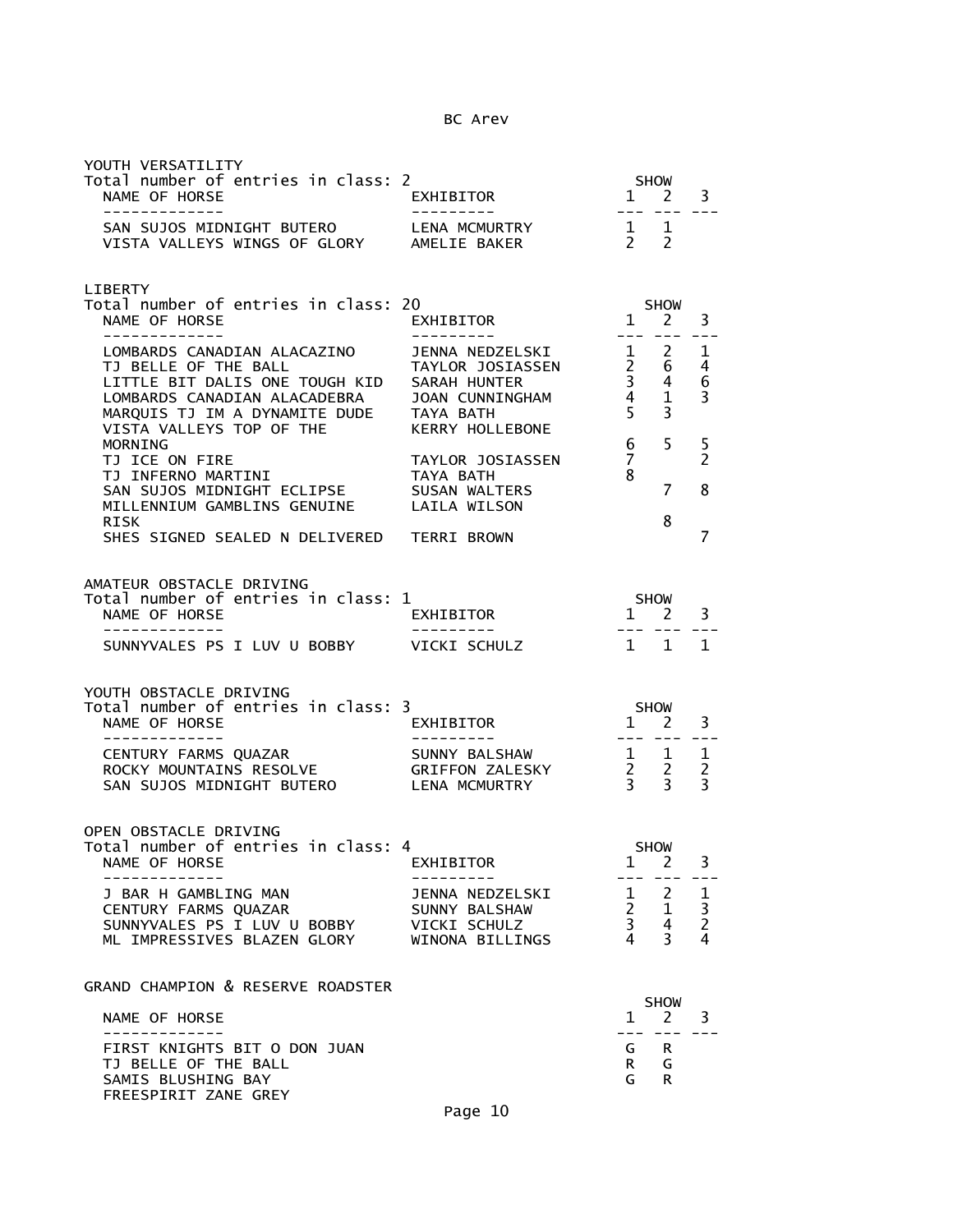| AMATEUR STOCK TYPE STALLION ALL AGES/SIZES<br>Total number of entries in class: 1<br>NAME OF HORSE                   | EXHIBITOR                     | SHOW<br>$\overline{\mathbf{1}}$<br>3<br>$2^{\circ}$                                                                                                                                                                                                                                                                                                                                          |
|----------------------------------------------------------------------------------------------------------------------|-------------------------------|----------------------------------------------------------------------------------------------------------------------------------------------------------------------------------------------------------------------------------------------------------------------------------------------------------------------------------------------------------------------------------------------|
| -------------                                                                                                        |                               | $\frac{1}{2} \frac{1}{2} \frac{1}{2} \frac{1}{2} \frac{1}{2} \frac{1}{2} \frac{1}{2} \frac{1}{2} \frac{1}{2} \frac{1}{2} \frac{1}{2} \frac{1}{2} \frac{1}{2} \frac{1}{2} \frac{1}{2} \frac{1}{2} \frac{1}{2} \frac{1}{2} \frac{1}{2} \frac{1}{2} \frac{1}{2} \frac{1}{2} \frac{1}{2} \frac{1}{2} \frac{1}{2} \frac{1}{2} \frac{1}{2} \frac{1}{2} \frac{1}{2} \frac{1}{2} \frac{1}{2} \frac{$ |
| YDR DREAM ON                                                                                                         | VICKI SCHULZ                  | $1 \quad 1 \quad 1$                                                                                                                                                                                                                                                                                                                                                                          |
| STOCK TYPE JUNIOR STALLION<br>Total number of entries in class: 0                                                    |                               |                                                                                                                                                                                                                                                                                                                                                                                              |
| STOCK TYPE SENIOR STALLION<br>Total number of entries in class: 1<br>NAME OF HORSE<br>--------------<br>YDR DREAM ON | EXHIBITOR<br>VICKI SCHULZ     | <b>SHOW</b><br>$1 \quad 2$<br>3<br>--- ---<br>$1 \quad 1 \quad 1$                                                                                                                                                                                                                                                                                                                            |
| NOVICE HALTER STALLIONS<br>Total number of entries in class: 0                                                       |                               |                                                                                                                                                                                                                                                                                                                                                                                              |
| AMATEUR OWNED TRAINED EXHIBITED STALLIONS                                                                            |                               |                                                                                                                                                                                                                                                                                                                                                                                              |
| Total number of entries in class: 1                                                                                  |                               | SHOW                                                                                                                                                                                                                                                                                                                                                                                         |
| NAME OF HORSE<br>. _ _ _ _ _ _ _ _ _ _ _ _                                                                           | EXHIBITOR                     | $1 \quad 2 \quad 3$<br>--- --- -                                                                                                                                                                                                                                                                                                                                                             |
| SCOTT CREEK CAJUN COMMOTION LISA MANGLES                                                                             |                               | $1 \quad 1$<br>$\mathbf{1}$                                                                                                                                                                                                                                                                                                                                                                  |
| AMATEUR STALLIONS LEVEL 1<br>Total number of entries in class: 1<br>NAME OF HORSE                                    | EXHIBITOR                     | SHOW<br>$1 \quad 2$<br>3                                                                                                                                                                                                                                                                                                                                                                     |
| --------------<br>SCOTT CREEK CAJUN COMMOTION LISA MANGLES                                                           |                               | --- --- ---<br>1 1 1                                                                                                                                                                                                                                                                                                                                                                         |
| AMATEUR STALLIONS LEVEL 2<br>Total number of entries in class: 0                                                     |                               |                                                                                                                                                                                                                                                                                                                                                                                              |
| SENIOR STALLIONS 28" & UNDER<br>Total number of entries in class: 0                                                  |                               |                                                                                                                                                                                                                                                                                                                                                                                              |
| SENIOR STALLIONS OVER 28" TO 30"<br>Total number of entries in class: 0                                              |                               |                                                                                                                                                                                                                                                                                                                                                                                              |
| SENIOR STALLIONS OVER 30" TO 32"<br>Total number of entries in class: 2<br>NAME OF HORSE<br>----------               | EXHIBITOR                     | SHOW<br>3<br>$1 \quad 2$                                                                                                                                                                                                                                                                                                                                                                     |
| SAN SUJOS MIDNIGHT WRANGLER<br>SCOTT CREEK CAJUN COMMOTION                                                           | LENA MCMURTRY<br>LISA MANGLES | $1 \quad 1$<br>1<br>$2 \quad 2$<br>$\overline{2}$                                                                                                                                                                                                                                                                                                                                            |
| SENIOR STALLIONS OVER 32" TO 34"<br>Total number of entries in class: 1<br>NAME OF HORSE                             | EXHIBITOR                     | <b>SHOW</b><br><sup>2</sup><br>3<br>$\mathbf{1}$                                                                                                                                                                                                                                                                                                                                             |
| LOMBARDS CANADIAN ALACAZINO                                                                                          | JENNA NEDZELSKI<br>Page 11    | $\mathbf{1}$<br>1 1                                                                                                                                                                                                                                                                                                                                                                          |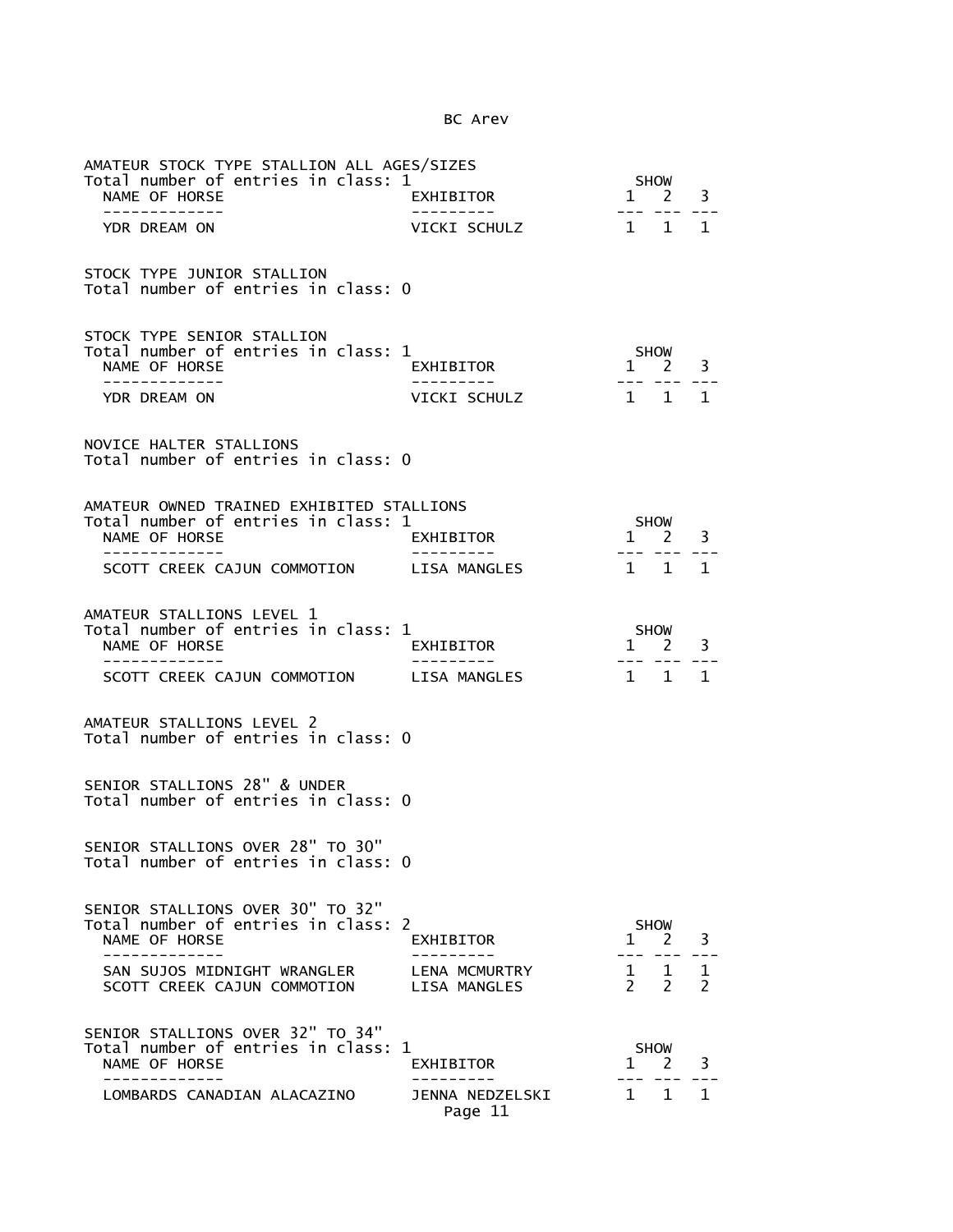GRAND CHAMPION & RESERVE SENIOR STALLION

|                             |    | <b>SHOW</b>         |  |
|-----------------------------|----|---------------------|--|
| NAME OF HORSE               |    | $1 \quad 2 \quad 3$ |  |
|                             |    |                     |  |
| SAN SUJOS MIDNIGHT WRANGLER |    | GGGG                |  |
| SCOTT CREEK CAJUN COMMOTION | R. | R                   |  |
| LOMBARDS CANADTAN ALACAZINO | R  |                     |  |

| FUTURITY YEARLING STALLION/GELDING<br>Total number of entries in class: 3 |                      | <b>SHOW</b>         |  |
|---------------------------------------------------------------------------|----------------------|---------------------|--|
| NAME OF HORSE                                                             | EXHIBITOR            | $1 \quad 2 \quad 3$ |  |
|                                                                           |                      |                     |  |
| TJ RISE ABOVE THE FLAMES                                                  | TAYLOR JOSIASSEN     |                     |  |
| SAN SUJOS BRON SUN DANCER                                                 | SUSAN WALTERS        | 2 <sup>2</sup>      |  |
| SURFFTRE THE HEAT IS ON                                                   | <b>I TSA MANGLES</b> |                     |  |

| FUTURITY TWO YEAR OLD STALLION/GELDING |                  |                     |  |
|----------------------------------------|------------------|---------------------|--|
| Total number of entries in class: 1    |                  | <b>SHOW</b>         |  |
| NAME OF HORSE                          | <b>FXHTRTTOR</b> | $1 \quad 2 \quad 3$ |  |
|                                        |                  |                     |  |
| SAN SUJOS WARDANCE WIZARD              | I FNA MCMURTRY   | 1 1 1               |  |

## AMATEUR OWNED TRAINED EXHIBITED COUNTRY PLEASURE DRIVING Total number of entries in class: 0

OPEN COUNTRY PLEASURE DRIVING 32" & UNDER

| Total number of entries in class: 7 |                        | <b>SHOW</b> |  |
|-------------------------------------|------------------------|-------------|--|
| NAME OF HORSE                       | EXHIBITOR              |             |  |
|                                     |                        |             |  |
| LOMBARDS CANADIAN ALACADEBRA        | <b>JOAN CUNNINGHAM</b> |             |  |
| SAMIS BLUSHING BAY                  | PTP BRFCKON            |             |  |
| TJ BELLE OF THE BALL                | TAYLOR JOSIASSEN       |             |  |
| VISTA VALLEYS WINGS OF GLORY        | AMELIE BAKER           |             |  |
| <b>GRACELANDS TRAVLIN MAN</b>       | KIMI ROBINSON          |             |  |
| VISTA VALLEYS TARGET WIZARD         | <b>BEV PEARSON</b>     |             |  |

| OPEN COUNTRY PLEASURE DRIVING OVER 32" - 34" |                   |                     |  |
|----------------------------------------------|-------------------|---------------------|--|
| Total number of entries in class: 3          |                   | <b>SHOW</b>         |  |
| NAME OF HORSE                                | EXHIBITOR         | $1 \quad 2 \quad 3$ |  |
|                                              |                   |                     |  |
| TJ ICE ON FIRE                               | TAYLOR JOSIASSEN  | 1 1                 |  |
| ENCHANTED ACRES CAPTAIN CANADA               | PATRICIA ROBINSON |                     |  |
| SUNNYVALE MONARCHOS MAJESTIC                 | SUNNY BALSHAW     |                     |  |

| YOUTH COUNTRY PLEASURE DRIVING 12 & UNDER |                  |             |  |
|-------------------------------------------|------------------|-------------|--|
| Total number of entries in class: 2       |                  | <b>SHOW</b> |  |
| NAME OF HORSE                             | <b>FXHTRTTOR</b> |             |  |
|                                           |                  |             |  |
| VISTA VALLEYS WINGS OF GLORY              | AMFITE BAKER     |             |  |
| SUNNYVALE MONARCHOS MAJESTIC              | SARAH BAI FOUR   |             |  |
|                                           |                  |             |  |
|                                           |                  |             |  |

| YOUTH COUNTRY PLEASURE DRIVING 13 & OLDER |           |             |  |
|-------------------------------------------|-----------|-------------|--|
| Total number of entries in class: 3       |           | <b>SHOW</b> |  |
| NAME OF HORSE                             | EXHIBITOR | $1 \t2 \t3$ |  |
|                                           | Page 12   |             |  |
|                                           |           |             |  |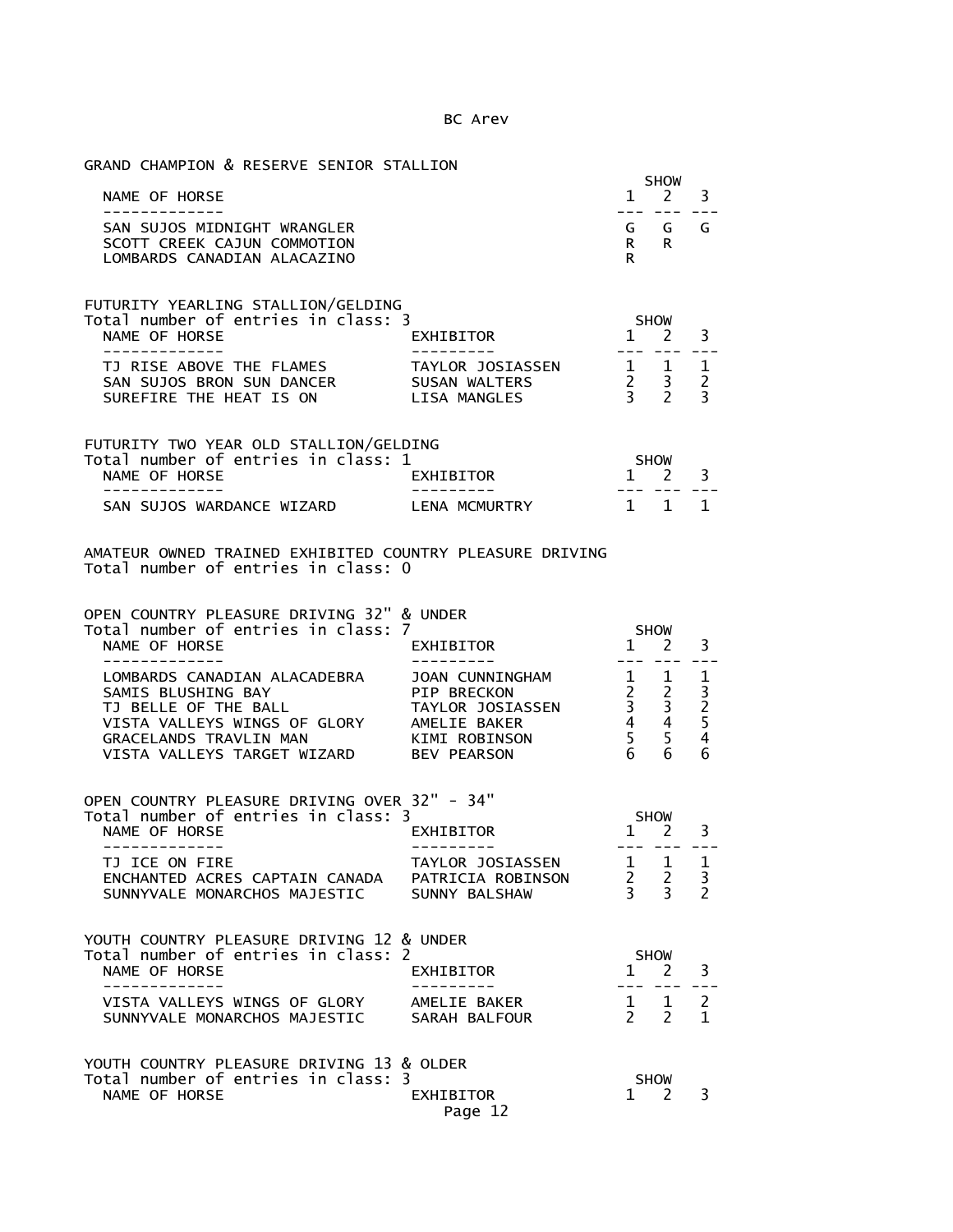|                                                                                                                      | BC Arev                     |                                                          |                                |                               |
|----------------------------------------------------------------------------------------------------------------------|-----------------------------|----------------------------------------------------------|--------------------------------|-------------------------------|
| KARLENAS CHOCOLATE DAKOTA BLUE GRACE HEBERT<br>SUNNYVALE MONARCHOS MAJESTIC SUNNY BALSHAW<br>ROCKY MOUNTAINS RESOLVE | .<br><b>GRIFFON ZALESKY</b> | $\begin{array}{ccc} 1 & 3 \\ 2 & 2 \\ 3 & 1 \end{array}$ |                                | $\overline{2}$<br>3<br>1      |
| OPEN SINGLE PLEASURE DRIVING 32" & UNDER<br>Total number of entries in class: 1                                      |                             |                                                          | SHOW                           |                               |
| NAME OF HORSE                                                                                                        | EXHIBITOR                   |                                                          | $1 \quad 2$                    | 3                             |
| CENTURY FARMS MAZARATTI                                                                                              | KARI ROBINSON               |                                                          | 1 1                            | $\mathbf{1}$                  |
| OPEN SINGLE PLEASURE DRIVING OVER 32" TO 34"<br>Total number of entries in class: 0                                  |                             |                                                          |                                |                               |
| VERSATILITY<br>Total number of entries in class: 2<br>NAME OF HORSE                                                  | EXHIBITOR                   | $- - - -$                                                | <b>SHOW</b><br>$1 \quad 2$     | 3                             |
| FIRST KNIGHTS BIT O DON JUAN SARAH HUNTER<br>LOMBARDS SILENT LEE CANADIANNA PIP BRECKON                              |                             | $\frac{1}{2}$ 1<br>$\overline{2}$                        | <sup>2</sup>                   | 1<br>$\overline{\phantom{a}}$ |
| YOUTH STOCK TYPE GELDING ALL AGES/SIZES<br>Total number of entries in class: 2<br>NAME OF HORSE<br>-----------       | <b>EXHIBITOR</b>            |                                                          | SHOW<br>$1 \quad 2$<br>--- --- | 3                             |
| ROCKY MOUNTAINS RESOLVE KESTREL ZALESKY<br>MARQUIS TJ IM A DYNAMITE DUDE TAYA BATH                                   |                             | $\frac{1}{2}$ $\frac{1}{2}$                              | $2 \overline{2}$               | 1<br>$\mathcal{P}$            |
| YOUTH 7 & UNDER EXHIBITING GELDING<br>Total number of entries in class: 1<br>NAME OF HORSE<br>--------------         | EXHIBITOR<br>----------     | $1 \quad$                                                | SHOW<br>2<br>--- --- -         | 3                             |
| MILLENNIUM GAMBLINS GENUINE     NATHAN WILSON<br><b>RISK</b>                                                         |                             |                                                          | $1 \quad 1$                    | 1                             |
| YOUTH 8-12 EXHIBITING GELDING<br>Total number of entries in class: 2<br>NAME OF HORSE<br>-------------               | EXHIBITOR<br>---------      |                                                          | <b>SHOW</b><br>$1 \quad 2$     | 3                             |
| SUNNYVALE MONARCHOS MAJESTIC SARAH BALFOUR<br>SUNNYVALES PS I LUV U BOBBY ELIZABETH SCHULZ                           |                             | $\begin{array}{cccc} 1 & 1 & 1 \\ 2 & 2 & 2 \end{array}$ |                                |                               |
| YOUTH 13-18 EXHIBITING GELDING<br>Total number of entries in class: 1<br>NAME OF HORSE<br>-------------              | EXHIBITOR                   |                                                          | SHOW<br>$1 \quad 2 \quad 3$    |                               |
| SAN SUJOS MIDNIGHT BUTERO LENA MCMURTRY                                                                              |                             | $1 \quad 1 \quad 1$                                      |                                |                               |
| WEANLING STALLIONS<br>Total number of entries in class: 0                                                            |                             |                                                          |                                |                               |
| YEARLING STALLIONS 28" & UNDER                                                                                       |                             |                                                          |                                |                               |

Total number of entries in class: 0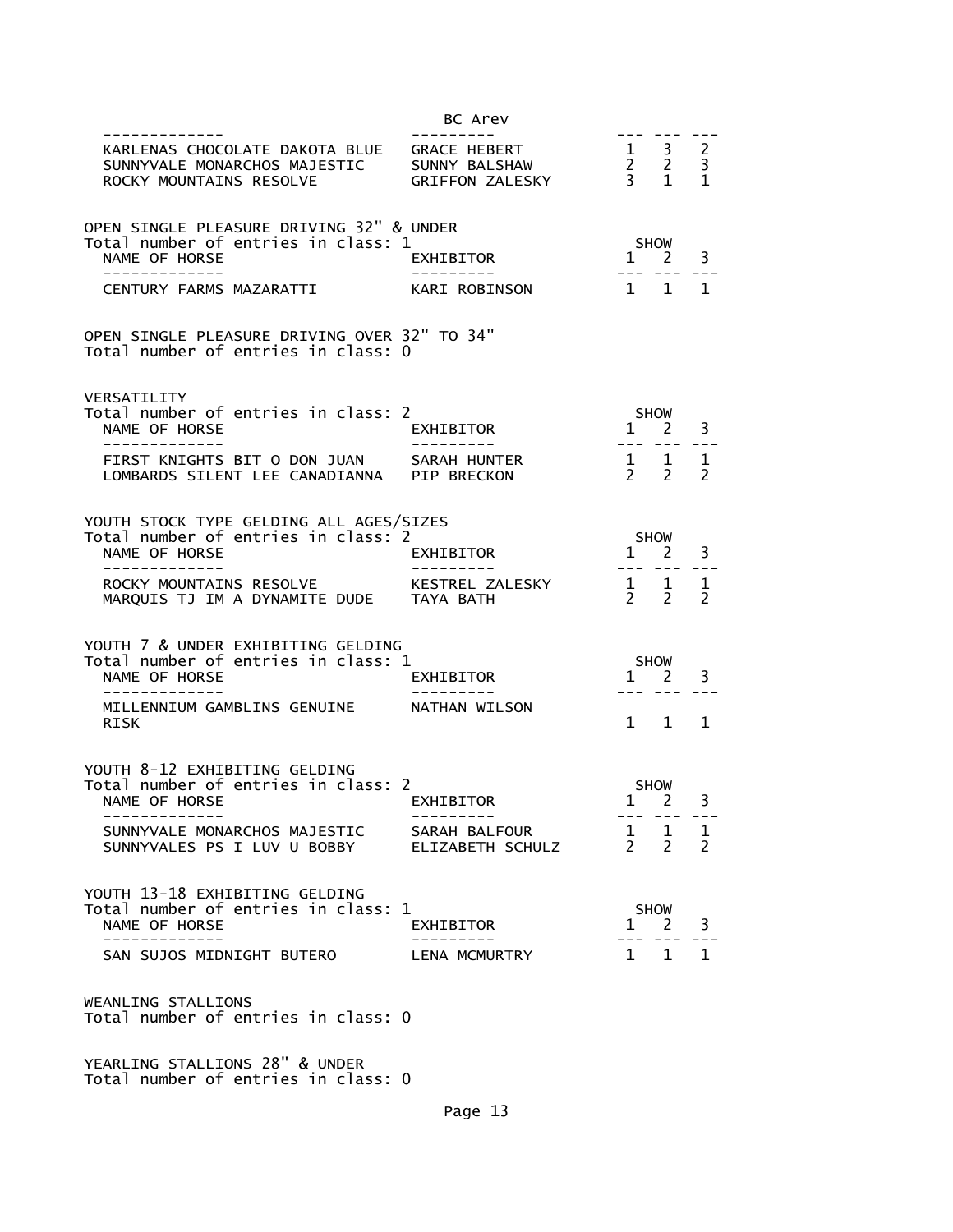| YEARLING STALLIONS OVER 28" TO 30"<br>Total number of entries in class: 1<br>NAME OF HORSE                                                         | EXHIBITOR                                                         | $\mathbf{1}$                                                     | <b>SHOW</b><br>2                                                                  | 3                                                                 |
|----------------------------------------------------------------------------------------------------------------------------------------------------|-------------------------------------------------------------------|------------------------------------------------------------------|-----------------------------------------------------------------------------------|-------------------------------------------------------------------|
| SAN SUJOS BRON SUN DANCER                                                                                                                          | SUSAN WALTERS                                                     |                                                                  | 1 1                                                                               | 1                                                                 |
| YEARLING STALLIONS OVER 30" TO 32"<br>Total number of entries in class: 2<br>NAME OF HORSE<br>------------                                         | EXHIBITOR                                                         | $1 \quad 2$<br>$- - -$                                           | <b>SHOW</b>                                                                       | 3                                                                 |
| LITTLE BIT TANGOS COOL BREEZE SARAH HUNTER<br>SUREFIRE THE HEAT IS ON                                                                              | LISA MANGLES                                                      | $2 \quad 2$                                                      | $1 \quad 1$                                                                       | $\mathbf 1$<br>$\mathcal{P}$                                      |
| TWO YEAR OLD STALLIONS 29" & UNDER<br>Total number of entries in class: 0                                                                          |                                                                   |                                                                  |                                                                                   |                                                                   |
| TWO YEAR OLD STALLIONS OVER 29" TO 31"<br>Total number of entries in class: 0                                                                      |                                                                   |                                                                  |                                                                                   |                                                                   |
| TWO YEAR OLD STALLIONS OVER 31" TO 33"                                                                                                             |                                                                   |                                                                  |                                                                                   |                                                                   |
| Total number of entries in class: 1<br>NAME OF HORSE<br>-------------                                                                              | EXHIBITOR                                                         | --- ---                                                          | SHOW<br>1 2                                                                       | 3                                                                 |
| SAN SUJOS WARDANCE WIZARD                                                                                                                          | LENA MCMURTRY                                                     |                                                                  | 1 1                                                                               | $\mathbf{1}$                                                      |
|                                                                                                                                                    |                                                                   |                                                                  |                                                                                   |                                                                   |
| GRAND CHAMPION & RESERVE JUNIOR STALLION                                                                                                           |                                                                   |                                                                  |                                                                                   |                                                                   |
| NAME OF HORSE<br>-------------                                                                                                                     |                                                                   | $\mathbf{1}$                                                     | <b>SHOW</b><br><sup>2</sup>                                                       | 3                                                                 |
| SAN SUJOS WARDANCE WIZARD<br>LITTLE BIT TANGOS COOL BREEZE<br>SAN SUJOS BRON SUN DANCER<br>SUREFIRE THE HEAT IS ON                                 |                                                                   |                                                                  | ___ ___ __.<br>G G<br>$R$ R                                                       | R.<br>G                                                           |
| MULTI-COLOR STALLIONS AND GELDINGS                                                                                                                 |                                                                   |                                                                  |                                                                                   |                                                                   |
| Total number of entries in class: 3<br>NAME OF HORSE                                                                                               | EXHIBITOR                                                         |                                                                  | <b>SHOW</b><br>$1 \quad 2$                                                        | 3                                                                 |
| MILLENNIUM GAMBLINS GENUINE<br>RISK                                                                                                                | LAILA WILSON                                                      | $\mathbf{1}$                                                     | 2                                                                                 | $\overline{c}$                                                    |
| TJ RISE ABOVE THE FLAMES<br>SUREFIRE THE HEAT IS ON                                                                                                | TAYLOR JOSIASSEN<br>LISA MANGLES                                  | $2^{\circ}$<br>$\overline{3}$                                    | $\mathbf 1$<br>$\overline{3}$                                                     | 3<br>$\mathbf{1}$                                                 |
| SOLID-COLOR STALLIONS AND GELDINGS                                                                                                                 |                                                                   |                                                                  |                                                                                   |                                                                   |
| Total number of entries in class: 5<br>NAME OF HORSE                                                                                               | EXHIBITOR                                                         | $\mathbf 1$                                                      | <b>SHOW</b><br>2                                                                  | 3                                                                 |
| ALLIANCE MIDNIGHT SPECIAL<br>SCOTT CREEK CAJUN COMMOTION<br>SUNNYVALES PS I LUV U BOBBY<br>YDR DREAM ON<br>MARQUIS TJ IM A DYNAMITE DUDE TAYA BATH | SUSAN WALTERS<br>LISA MANGLES<br>ELIZABETH SCHULZ<br>VICKI SCHULZ | $\mathbf{1}$<br>$2^{\circ}$<br>$4\overline{ }$<br>$\overline{5}$ | $\mathbf{1}$<br>$\overline{\mathbf{3}}$<br>$\frac{2}{3}$ 4<br>$\overline{2}$<br>5 | $\overline{c}$<br>$\begin{array}{c} 4 \\ 3 \\ 5 \\ 1 \end{array}$ |

OPEN COSTUME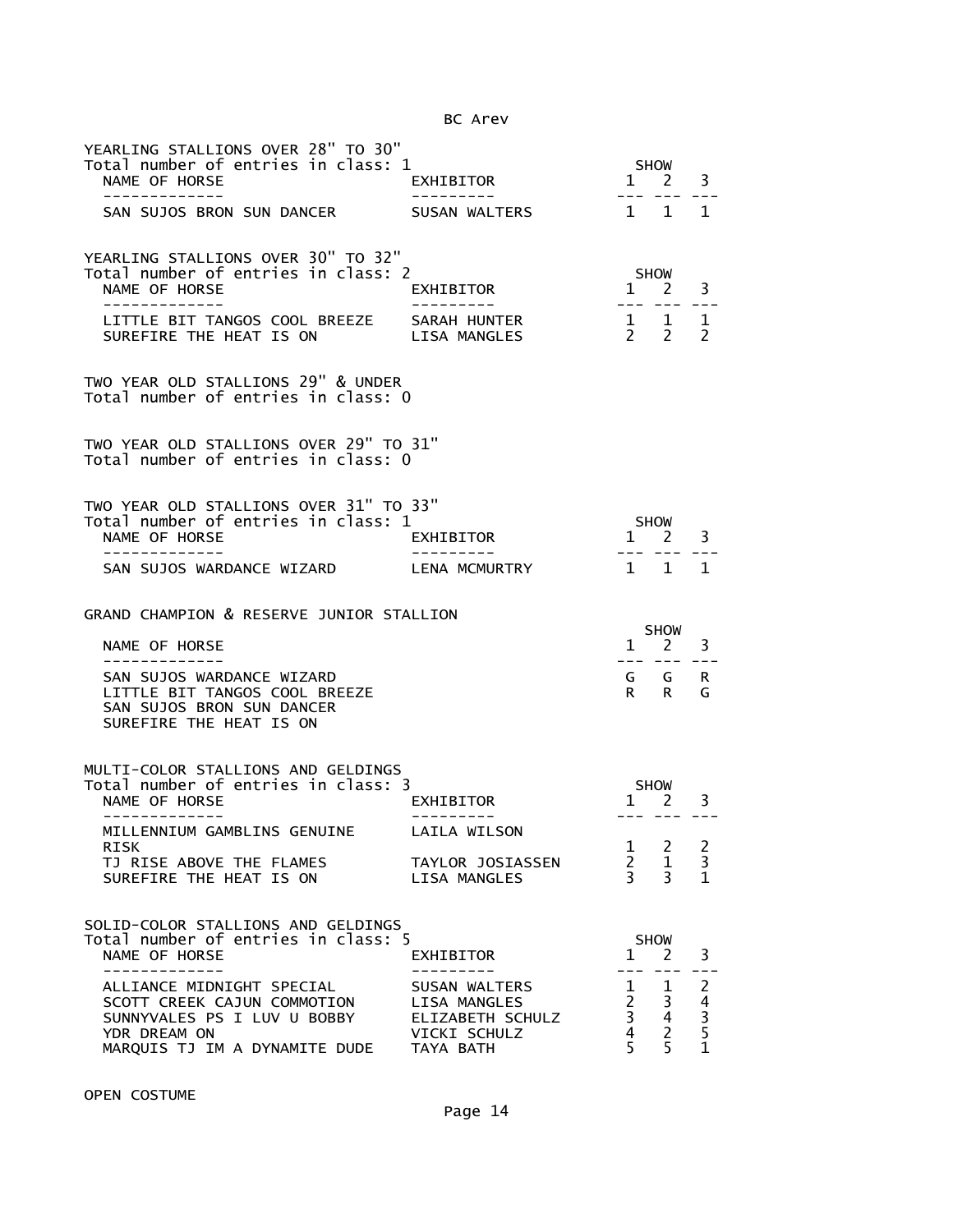|                                                                                                                                                                                                                               | BC Arev                                                                                                                              |                                                                                                        |                                                      |                                          |
|-------------------------------------------------------------------------------------------------------------------------------------------------------------------------------------------------------------------------------|--------------------------------------------------------------------------------------------------------------------------------------|--------------------------------------------------------------------------------------------------------|------------------------------------------------------|------------------------------------------|
| Total number of entries in class: 1<br>NAME OF HORSE<br>-------------                                                                                                                                                         | EXHIBITOR                                                                                                                            | $- - -$                                                                                                | <b>SHOW</b><br>$1 \quad 2$                           | 3                                        |
| MILLENNIUM GAMBLINS GENUINE NATHAN WILSON<br>RISK                                                                                                                                                                             |                                                                                                                                      |                                                                                                        | $1 \quad$                                            | 1                                        |
| FUTURITY 3 & 4 YR OLD HUNTER<br>Total number of entries in class: 3<br>NAME OF HORSE<br>-------------                                                                                                                         | EXHIBITOR                                                                                                                            | SHOW<br>$1 \quad 2$                                                                                    |                                                      | 3                                        |
| LOMBARDS CANADIAN ALACAZINO<br>TJ INFERNO MARTINI<br>TJ ICE ON FIRE                                                                                                                                                           | JENNA NEDZELSKI<br>TERRI BROWN<br>TAYLOR JOSIASSEN                                                                                   | $\begin{array}{ccccc}\n1 & 1 & 1 \\ 2 & 2 & 2 \\ 3 & 3 & 3\n\end{array}$                               |                                                      |                                          |
| YOUTH HUNTER 12 & UNDER<br>Total number of entries in class: 2<br>NAME OF HORSE<br>-------------                                                                                                                              | EXHIBITOR                                                                                                                            | SHOW<br>$1 \quad 2$                                                                                    |                                                      | 3<br>$- - -$                             |
| SUNNYVALES PS I LUV U BOBBY ELIZABETH SCHULZ<br>VISTA VALLEYS WINGS OF GLORY AMELIE BAKER                                                                                                                                     |                                                                                                                                      | $\begin{matrix} 1 & 2 \\ 2 & 1 \end{matrix}$                                                           |                                                      | 1<br>$\mathcal{P}$                       |
| YOUTH HUNTER 13 & OLDER<br>Total number of entries in class: 7<br>NAME OF HORSE                                                                                                                                               | EXHIBITOR                                                                                                                            | SHOW<br>$1 \quad 2$                                                                                    |                                                      | 3                                        |
| --------------<br>CENTURY FARMS QUAZAR<br>BOBKATS TAKE A CHANCE<br>KARLENAS CHOCOLATE DAKOTA BLUE GRACE HEBERT<br>SUNNYVALE MONARCHOS MAJESTIC<br>TJ BIT O SMOKIN HOT<br>ROCKY MOUNTAINS RESOLVE<br>SAN SUJOS MIDNIGHT BUTERO | - - - - - - - - - -<br>SUNNY BALSHAW<br>SARAH BALFOUR<br>SUNNY BALSHAW<br>KESTREL ZALESKY<br><b>GRIFFON ZALESKY</b><br>LENA MCMURTRY | $---$<br>$\frac{2}{3}$ $\frac{1}{5}$<br>$\frac{4}{5}$ $\frac{3}{6}$<br>$\frac{6}{7}$<br>$\overline{7}$ | $1 \quad 2$<br>3 <sup>7</sup><br>6<br>$\overline{7}$ | 1<br>24536<br>7                          |
| AMATEUR HUNTER<br>Total number of entries in class: 3<br>NAME OF HORSE                                                                                                                                                        | EXHIBITOR                                                                                                                            |                                                                                                        | <b>SHOW</b><br>1 2                                   | 3                                        |
| --------------<br>TJ BELLE OF THE BALL<br>SUNNYVALES PS I LUV U BOBBY VICKI SCHULZ<br>ARIONS MOONLIGHT TOY PRINCESS MEGAN POLACK                                                                                              | ALYSSA KENNEDY                                                                                                                       | $1 \quad 2$<br>$\begin{array}{cc} 2 & 3 \\ 3 & 1 \end{array}$                                          |                                                      | 1<br>$\overline{3}$<br>$\overline{2}$    |
| <b>OPEN HUNTER</b><br>Total number of entries in class: 10<br>NAME OF HORSE<br>------------                                                                                                                                   | EXHIBITOR                                                                                                                            |                                                                                                        | <b>SHOW</b><br>$1 \quad 2$                           | 3                                        |
| CENTURY FARMS QUAZAR<br>LOMBARDS CANADIAN ALACAZINO<br>VISTA VALLEYS WINGS OF GLORY<br>SUNNYVALES PS I LUV U BOBBY<br>SAN SUJOS MIDNIGHT BUTERO<br>MILLENNIUM GAMBLINS GENUINE                                                | SUNNY BALSHAW<br>JENNA NEDZELSKI<br>AMELIE BAKER<br>VICKI SCHULZ<br>LENA MCMURTRY<br>LAILA WILSON                                    | $\mathbf{1}$<br>$\overline{2}$<br>$\overline{3}$<br>$\overline{4}$<br>5                                | 1<br>5<br>8<br>$\overline{3}$                        | 6<br>$\overline{c}$<br>7<br>$\mathbf{1}$ |
| RISK<br>J BAR H GAMBLING MAN<br>SUNNYVALE MONARCHOS MAJESTIC<br>ARIONS MOONLIGHT TOY PRINCESS<br>ML IMPRESSIVES BLAZEN GLORY                                                                                                  | JENNA NEDZELSKI<br>SUNNY BALSHAW<br>MEGAN POLACK<br>WINONA BILLINGS                                                                  | 6<br>$\overline{7}$<br>8                                                                               | 2<br>6<br>4                                          | 4<br>3<br>5                              |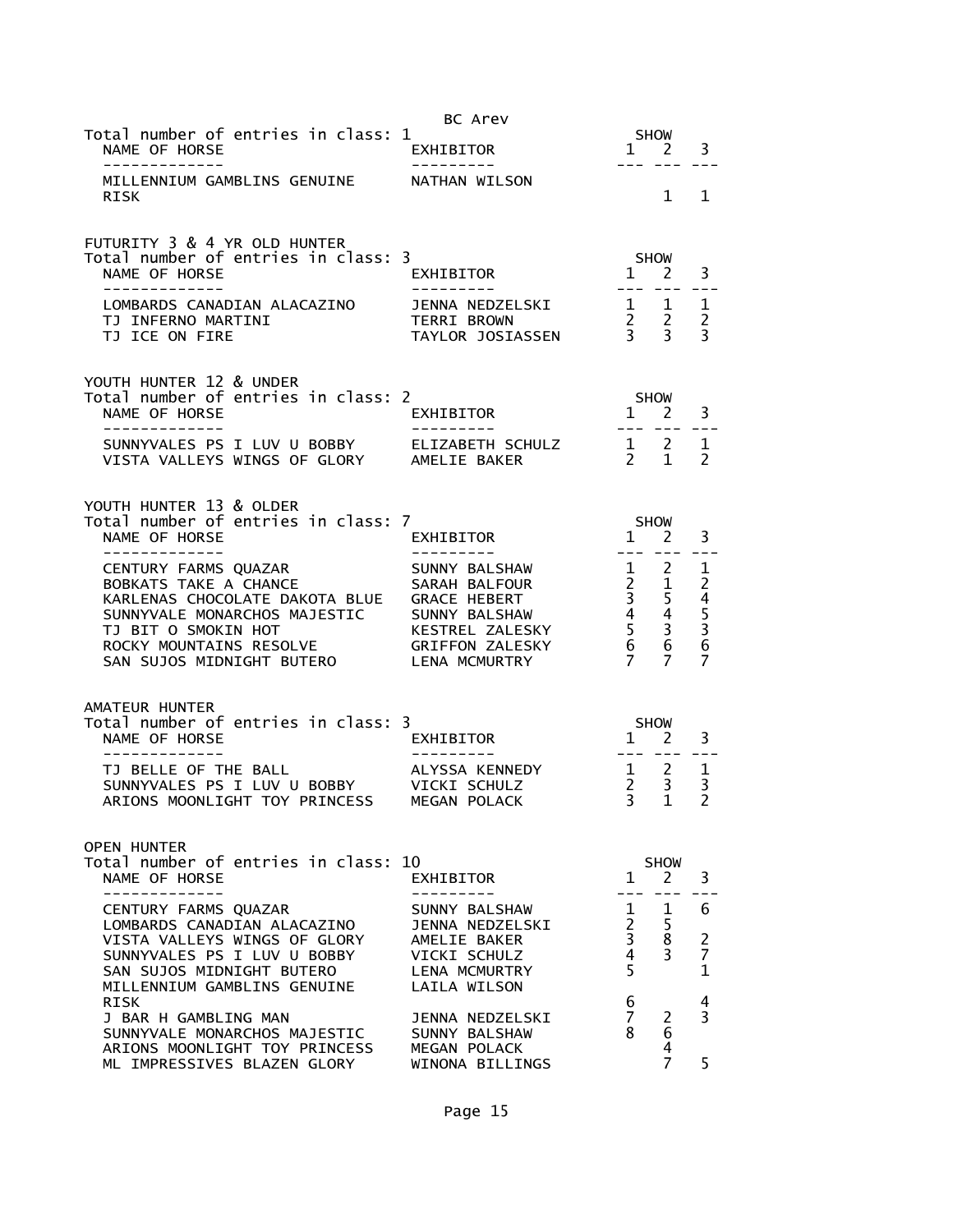YOUTH JUMPER 12 & UNDER Total number of entries in class: 0

| YOUTH JUMPER 13 & OLDER<br>Total number of entries in class: 4<br>NAME OF HORSE<br>--------------                          | EXHIBITOR<br>----------                                                   | <b>SHOW</b><br>3<br>$1 \quad 2$<br>$   \,$<br>$\frac{1}{2}$<br>$= -$                    |                                                       |                                      |
|----------------------------------------------------------------------------------------------------------------------------|---------------------------------------------------------------------------|-----------------------------------------------------------------------------------------|-------------------------------------------------------|--------------------------------------|
| KARLENAS CHOCOLATE DAKOTA BLUE GRACE HEBERT<br>ROCKY MOUNTAINS RESOLVE<br>SAN SUJOS MIDNIGHT BUTERO<br>TJ BIT O SMOKIN HOT | GRIFFON ZALESKY<br><b>LENA MCMURTRY</b><br>KESTREL ZALESKY                | $\frac{1}{2}$ $\frac{1}{2}$<br>$\begin{array}{ccc} 2 & 2 \\ 3 & 3 \\ 4 & 4 \end{array}$ |                                                       | 1<br>$\overline{2}$<br>3<br>4        |
| AMATEUR JUMPER<br>Total number of entries in class: 1<br>NAME OF HORSE<br>_____________                                    | EXHIBITOR<br>----------                                                   |                                                                                         | SHOW<br>$1 \quad 2$                                   | 3                                    |
| ARIONS MOONLIGHT TOY PRINCESS                                                                                              | MEGAN POLACK                                                              |                                                                                         | $1 \quad 1 \quad 1$                                   |                                      |
| <b>OPEN JUMPER</b><br>Total number of entries in class: 3<br>NAME OF HORSE                                                 | EXHIBITOR                                                                 | $1 \quad 2$                                                                             | SHOW                                                  | 3                                    |
| -------------<br>ARIONS MOONLIGHT TOY PRINCESS MEGAN POLACK<br>MILLENNIUM GAMBLINS GENUINE LAILA WILSON<br>RISK            | ----------                                                                | 1 1                                                                                     | $2 \quad 2$                                           | 1<br>2                               |
| COUNTRY PLEASURE DRIVING STALLIONS<br>Total number of entries in class: 1<br>NAME OF HORSE<br>-----------                  | EXHIBITOR                                                                 |                                                                                         | SHOW<br>1 2<br>--- ---                                | 3                                    |
| <b>GRACELANDS TRAVLIN MAN</b>                                                                                              | KIMI ROBINSON                                                             | $1 \quad 1$                                                                             |                                                       | 1                                    |
| COUNTRY PLEASURE DRIVING GELDINGS<br>Total number of entries in class: 2<br>NAME OF HORSE                                  | EXHIBITOR                                                                 | $1$ <sup><math>2</math></sup> $2$                                                       | SHOW                                                  | 3                                    |
| -------------<br>VISTA VALLEYS TARGET WIZARD      BEV PEARSON<br>ENCHANTED ACRES CAPTAIN CANADA   PATRICIA ROBINSON        | ----------                                                                | $\begin{array}{cc} 1 & 1 \\ 2 & 2 \end{array}$                                          | --- ---                                               | 1<br>$\mathcal{P}$                   |
| COUNTRY PLEASURE DRIVING MARES<br>Total number of entries in class: 4<br>NAME OF HORSE<br>-------------                    | EXHIBITOR                                                                 |                                                                                         | SHOW<br>$1 \quad 2$<br>--- --- ---                    | 3                                    |
| LOMBARDS CANADIAN ALACADEBRA<br>SAMIS BLUSHING BAY<br>VISTA VALLEYS WINGS OF GLORY<br>TJ BELLE OF THE BALL                 | JOAN CUNNINGHAM<br><b>PIP BRECKON</b><br>AMELIE BAKER<br>TAYLOR JOSIASSEN | 1<br>$\overline{a}$<br>$\overline{3}$<br>4                                              | $\mathbf{1}$<br>$\overline{2}$<br>$\overline{4}$<br>3 | 1<br>$\frac{3}{4}$<br>$\overline{2}$ |
| CLASSIC PLEASURE DRIVING GELDINGS<br>Total number of entries in class: 5<br>NAME OF HORSE                                  | EXHIBITOR                                                                 | $\mathbf{1}$                                                                            | <b>SHOW</b><br>$\overline{2}$                         | 3                                    |
| MILLENNIUM GAMBLINS GENUINE<br><b>RISK</b><br>SAN SUJOS MIDNIGHT BUTERO<br>SUNNYVALES PS I LUV U BOBBY                     | LAILA WILSON<br><b>LENA MCMURTRY</b><br>VICKI SCHULZ<br>Page 16           | 1<br>$\overline{2}$<br>$\overline{3}$                                                   | 1<br>$\overline{2}$<br>$\overline{3}$                 | 2<br>$\mathbf 1$<br>4                |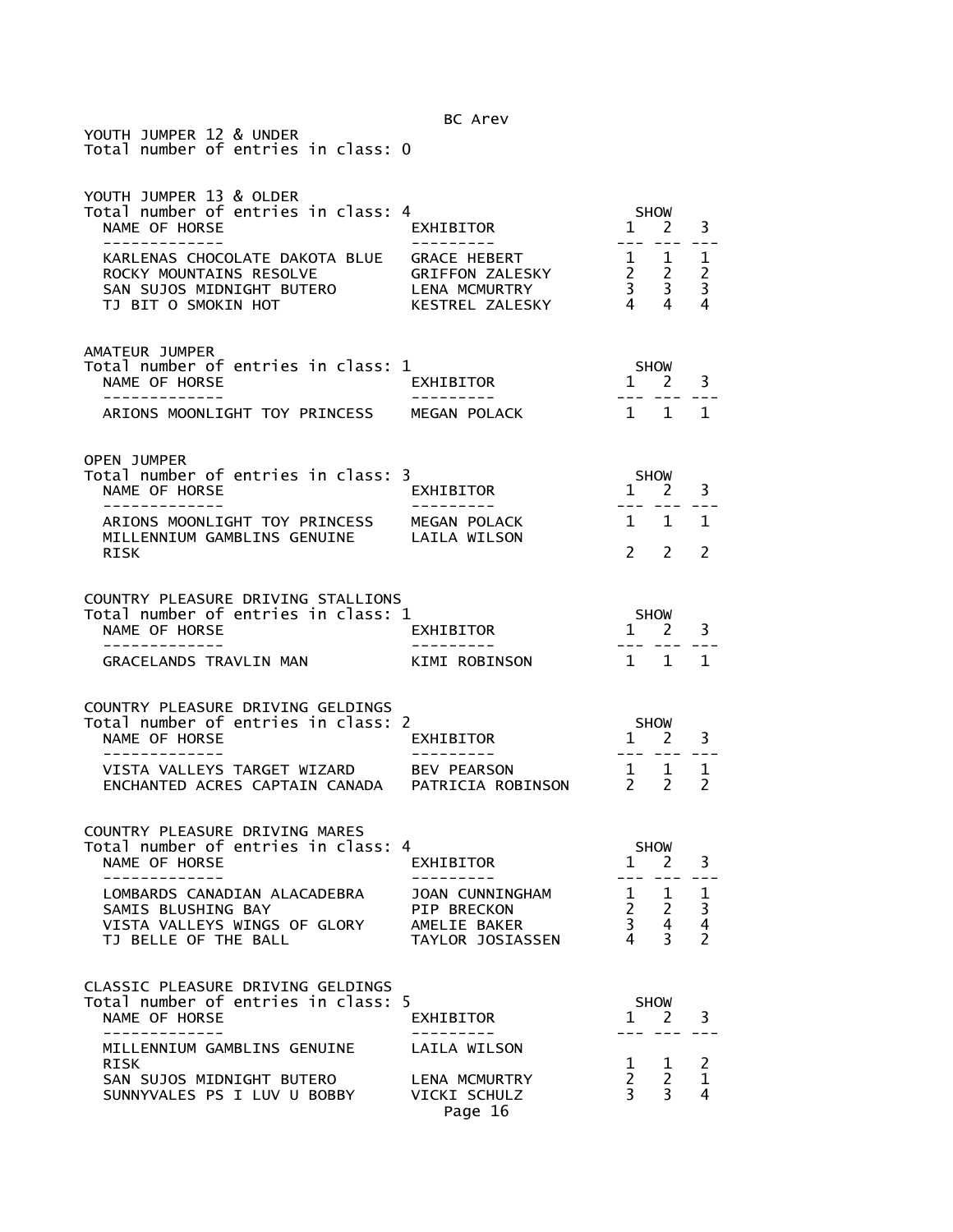| FIRST KNIGHTS BIT O DON JUAN<br>VISTA VALLEYS TOP OF THE<br><b>MORNTNG</b>                                                                                                                                   | BC Arev<br>SARAH HUNTER<br>PIP BRECKON                          | 4<br>5                                                        | 4<br>5                                     | 3<br>5                                   |
|--------------------------------------------------------------------------------------------------------------------------------------------------------------------------------------------------------------|-----------------------------------------------------------------|---------------------------------------------------------------|--------------------------------------------|------------------------------------------|
| CLASSIC PLEASURE DRIVING STALLIONS<br>Total number of entries in class: 0                                                                                                                                    |                                                                 |                                                               |                                            |                                          |
| <b>CLASSIC PLEASURE DRIVING MARES</b><br>Total number of entries in class: 3<br>NAME OF HORSE<br>-------------<br>TJ MAKE MINE SUGAR COATED<br>LOMBARDS SILENT LEE CANADIANNA<br>ML IMPRESSIVES BLAZEN GLORY | EXHIBITOR<br>TAYLOR JOSIASSEN<br>PIP BRECKON<br>WINONA BILLINGS | $1 \quad 2$<br>$\begin{array}{cc} 2 & 1 \\ 3 & 3 \end{array}$ | <b>SHOW</b><br>$1 \quad 2$<br>. <i>. .</i> | 3<br>$\overline{2}$<br>3<br>$\mathbf{1}$ |
| AMATEUR COUNTRY PLEASURE DRIVING LEVEL 2<br>Total number of entries in class: 0                                                                                                                              |                                                                 |                                                               |                                            |                                          |
| YOUTH SINGLE PLEASURE DRIVING<br>Total number of entries in class: 0                                                                                                                                         |                                                                 |                                                               |                                            |                                          |
| SINGLE PLEASURE DRIVING STALLIONS<br>Total number of entries in class: 1<br>NAME OF HORSE<br>CENTURY FARMS MAZARATTI                                                                                         | EXHIBITOR<br>KARI ROBINSON                                      | $\mathbf{1}$                                                  | <b>SHOW</b><br>2<br>$- - -$<br>1 1         | 3<br>1                                   |
| SINGLE PLEASURE DRIVING GELDINGS<br>Total number of entries in class: 0                                                                                                                                      |                                                                 |                                                               |                                            |                                          |
| SINGLE PLEASURE DRIVING MARES<br>Total number of entries in class: 0                                                                                                                                         |                                                                 |                                                               |                                            |                                          |
| GRAND CHAMPION & RESERVE COUNTRY PLEASURE DRIVING<br>NAME OF HORSE<br>------------                                                                                                                           |                                                                 | 1                                                             | <b>SHOW</b><br>2<br>--- --- ---            | 3                                        |
| LOMBARDS CANADIAN ALACADEBRA<br>VISTA VALLEYS TARGET WIZARD<br>TJ ICE ON FIRE<br>SAMIS BLUSHING BAY<br>TJ BELLE OF THE BALL                                                                                  |                                                                 | G<br>R.                                                       | G<br>R<br>R.                               | G                                        |
| GRAND CHAMPION & RESERVE CLASSIC PLEASURE DRIVING                                                                                                                                                            |                                                                 |                                                               | <b>SHOW</b>                                |                                          |
| NAME OF HORSE                                                                                                                                                                                                |                                                                 | 1                                                             | 2                                          | 3.                                       |
| LOMBARDS SILENT LEE CANADIANNA<br>MILLENNIUM GAMBLINS GENUINE<br>RISK                                                                                                                                        |                                                                 | G<br>R.                                                       |                                            |                                          |
| SAN SUJOS MIDNIGHT BUTERO<br>CENTURY FARMS SILVER BELLES<br>TJ MAKE MINE SUGAR COATED                                                                                                                        |                                                                 | R.                                                            | G<br>G                                     | R                                        |